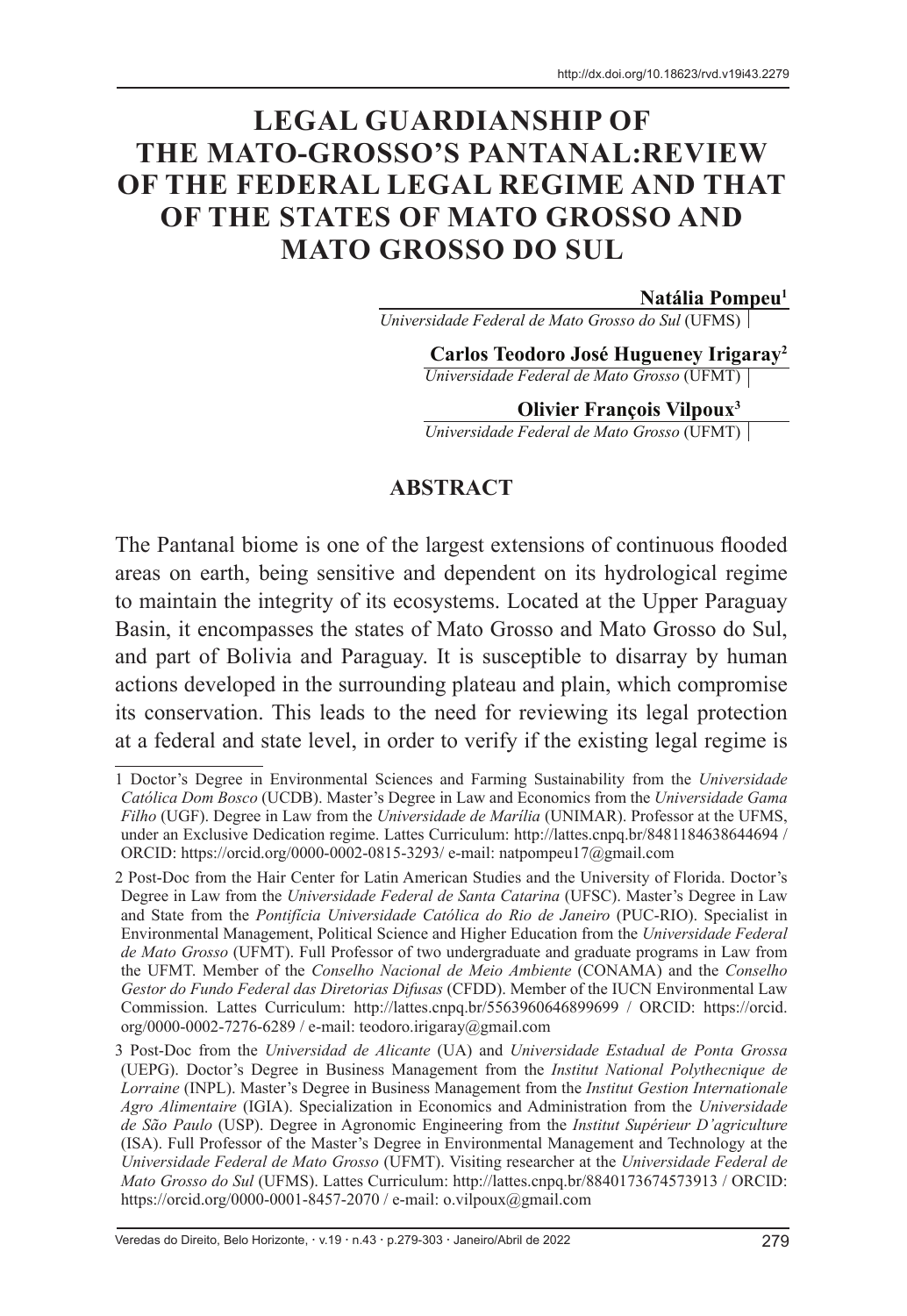responsive to the challenges posed by its sustainability. The deductive method of exploratory nature was used through literary review; document analysis; interviews with public managers, authorities and community members. It was found that the legal system has legal gaps, notably the absence of a national regulatory framework, as well as the existence of fragmented laws between the states that share the biome, i.e., Mato Grosso and Mato Grosso do Sul. It reckons that there is the need for building a federal regulatory framework, which includes the Pantanal as a unique biome, and harmonize state legislation in order to ensure its preservation and the sustainable use of its natural resources.

**Keywords**: restricted use area; Pantanal; sustainability; legal guardianship.

#### *TUTELA LEGAL DO PANTANAL MATO-GROSSENSE: ANÁLISE DO REGIME LEGAL FEDERAL E DOS ESTADOS DE MATO GROSSO E MATO GROSSO DO SUL*

#### *RESUMO*

*O bioma Pantanal é uma das maiores extensões de áreas contínuas alagadas do planeta, sendo sensível e dependente de seu regime hidrológico para manter a integridade de seus ecossistemas. Localizado na Bacia do Alto Paraguai abrange os estados de Mato Grosso e Mato Grosso do Sul, e parte da Bolívia e do Paraguai. É suscetível às ações antrópicas desordenadas desenvolvidas no planalto circundante e planície, que comprometem sua conservação, sendo necessário analisar sua tutela jurídica em nível federal e estadual, a fim de verificar se o regime legal existente é responsivo aos desafios para sua sustentabilidade. Para a referida análise, foi utilizado o método dedutivo, de caráter exploratório, com abordagem qualitativa, por meio de revisão bibliográfica, análise documental, entrevistas com gestores públicos, autoridades e membros da comunidade. Constatou-se que o ordenamento jurídico apresenta lacunas jurídicas, destacando-se a ausência do marco regulatório nacional, bem como a existência de uma legislação fragmentada entre os estados que compartilham o bioma, ou seja, Mato Grosso e Mato Grosso do Sul. Concluiu-se pela necessidade da edição de um marco regulatório federal que contemple o Pantanal como bioma único e de uma harmonização da legislação estadual de modo a assegurar sua preservação e o uso sustentável de seus recursos naturais.*

*Palavras-chave: área de uso restrito; Pantanal; sustentabilidade; tutela legal.*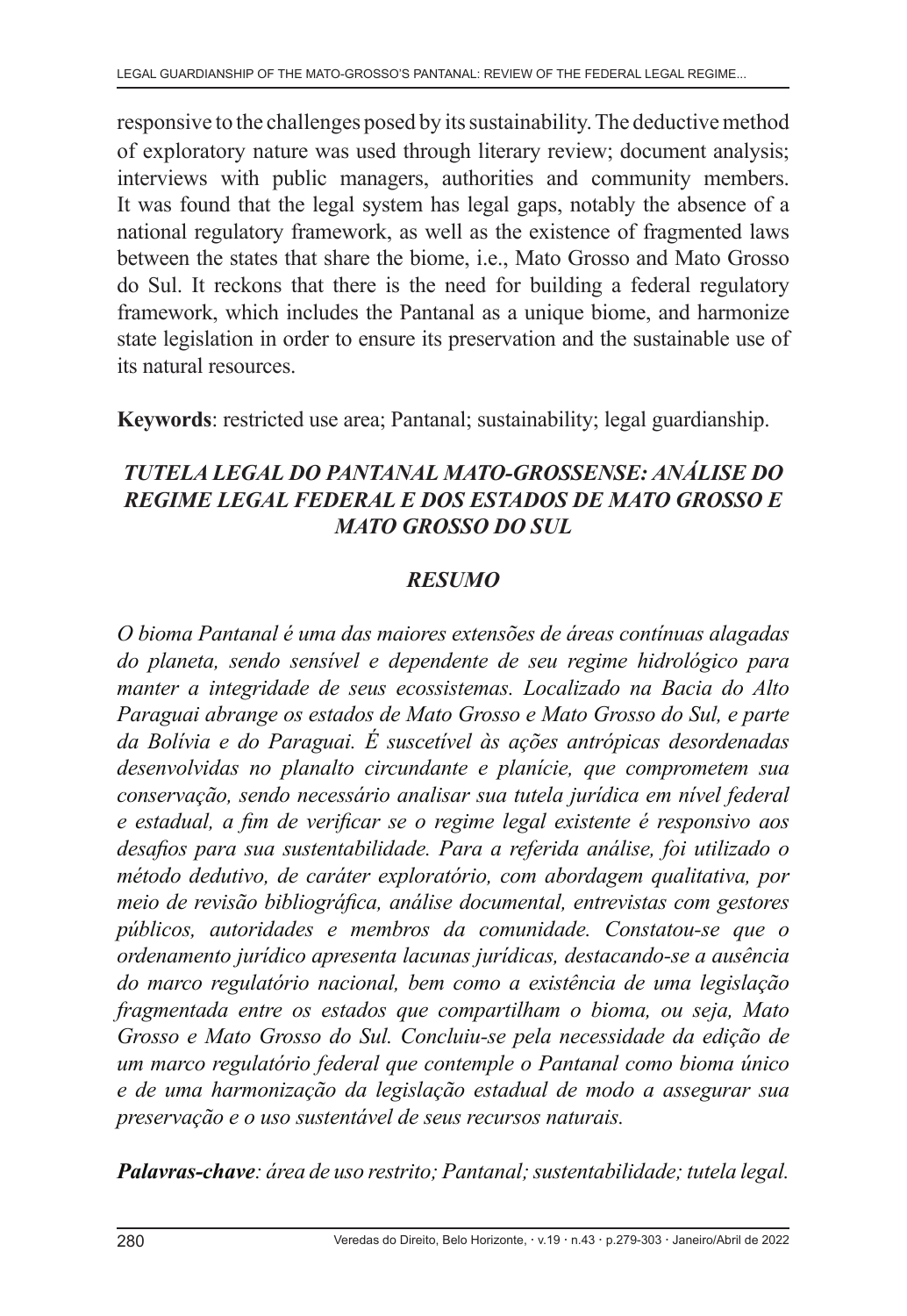#### **INTRODUCTION**

The Pantanal biome, besides being a National Heritage under art. 225 of the 1988 Federal Constitution, is also listed as World Natural Heritage by UNESCO, comprising the third largest Biosphere Reserve in the world. It is home to three important Ramsar Sites, namely: Pantanal Mato-Grossense-MT National Park; SESC Pantanal-MT Private Natural Heritage Reserve; and, Rio Negro-MS Private Natural Heritage Reserve. Besides these specially protected territorial spaces, the entire Pantanal is legally considered to be an area of restricted use.

It is a sensitive biome that depends on its hydrological regime to maintain the integrity of its rich biological diversity, landscapes, and supply of ecosystem services. In addition to the environmental wealth, it is an extensive area that brings together *Pantanal*, indigenous, and *quilombola* communities and traditional knowledge. These communities, among others, have contributed to the conservation of the biome for centuries.

Although it is estimated that it still has 85% of its natural vegetation preserved, Pantanal is a biome constantly threatened by uncontrolled anthropic actions, and by the exploitative economic activities developed mainly on its plain. Moreover, it is vulnerable to the deleterious and inescapable effects of the global climate change. In this sense, it is worth recalling the countless forest fires that occurred there in the year 2019 with intensity and volume atypical for that area.

It is a must to recognize that its exploitation should be anchored in scientific and legal bases that guarantee its conservation, and the sustainable use of its resources for present and future generations the light of global solidarity.

The purpose of this article is to review the Brazilian legal regime for the protection of this biome. It approaches the federal provisions, notably the 1988 Brazilian Federal Constitution, and the state provisions provided for in the state laws of Mato Grosso and Mato Grosso do Sul. The aim is to present a comparison between the state and federal commands comprising compliance, antagonisms, and desirable adjustments to cope with the challenges imposed on the sustainable development of this important national heritage.

The analysis used the deductive exploratory method, in a qualitative approach through means of bibliographical review, with theoretical and documentary review. The main elements of search were the federal laws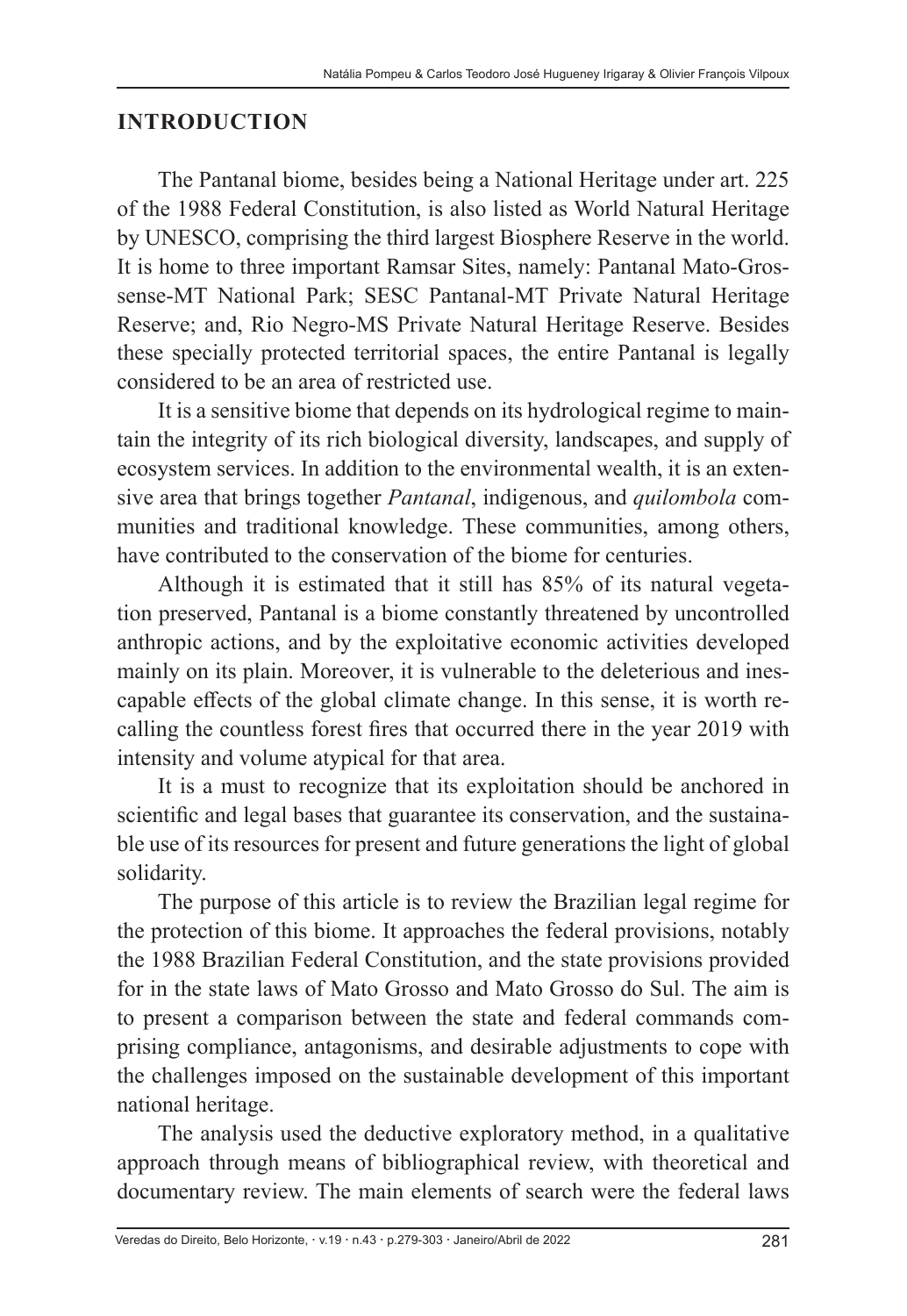and the state laws of Mato Grosso and Mato Grosso do Sul. Participation in public hearings and seminars allowed capturing legal and non-legal impressions about the laws that rule the Pantanal, including interviews with members of the Public Prosecutor's Office, and visits to agencies that provide technical support to that Office.

In the first section of this work, the constitutional grounds on the protection of the biome at the federal level are highlighted. The next section presents the biome as an area of restricted use, as ranked by the Brazilian Forest Code, addressing its implications, and doctrinal and jurisprudential discussions. The third and fourth sections introduce the legal frameworks of the states of Mato Grosso and Mato Grosso do Sul. The last section outlines an overview of the limits of protection and desirable adjustments for a greater ethical, conceptual and legal approximation between the political entities.

# **1 CONSTITUTIONAL ASPECTS OF THE GUARDIANSHIP OF A THREATENED NATIONAL HERITAGE**

Firstly, it should be made clear that authors diverge regarding the size of t

he Pantanal. This article elected the data from the Brazilian Institute of Geography and Statistics (IBGE 2004), which assigned an area of 150,335 km2 to the Pantanal biome. It should be noted that about 62% of the Pantanal is in Brazil, 20% in Bolivia, and 18% in Paraguay (WWF, 2018)<sup>4</sup>.

The Pantanal Mato-Grossense occupies 1.8% of the Brazilian territory, is located in the Upper Paraguay River Basin (UPB) comprising part of the states of Mato Grosso and Mato Grosso do Sul, and is considered to be the smallest national biome. On the other hand, the periodically flooded plain is considered one of the largest extensions of continuous Wetlands on earth.

Because of its ecological relevance and the countless threats it faces, the Pantanal region was constitutionally recognized as a national heritage site, as stated in art. 225, paragraph 4 of the Brazilian Federal Constitution<sup>5</sup>.

<sup>4</sup> There are controversies as to the actual size of the biome. This is why we elected the figures corresponding to the biome map defined by the IBGE, emphasizing that it is an approximation.

<sup>5</sup> Freely translated, following is the provision of the Brazilian Federal Constitution, art. 225, paragraph 4: "The Brazilian Amazon Forest, the Atlantic Forest, the *Serra do Mar*, the Pantanal Mato-Grossense, and the Coastal Zone are national heritage, and, according to the law, their use are dependent upon conditions that ensure the preservation of the environment, including the use of natural resources".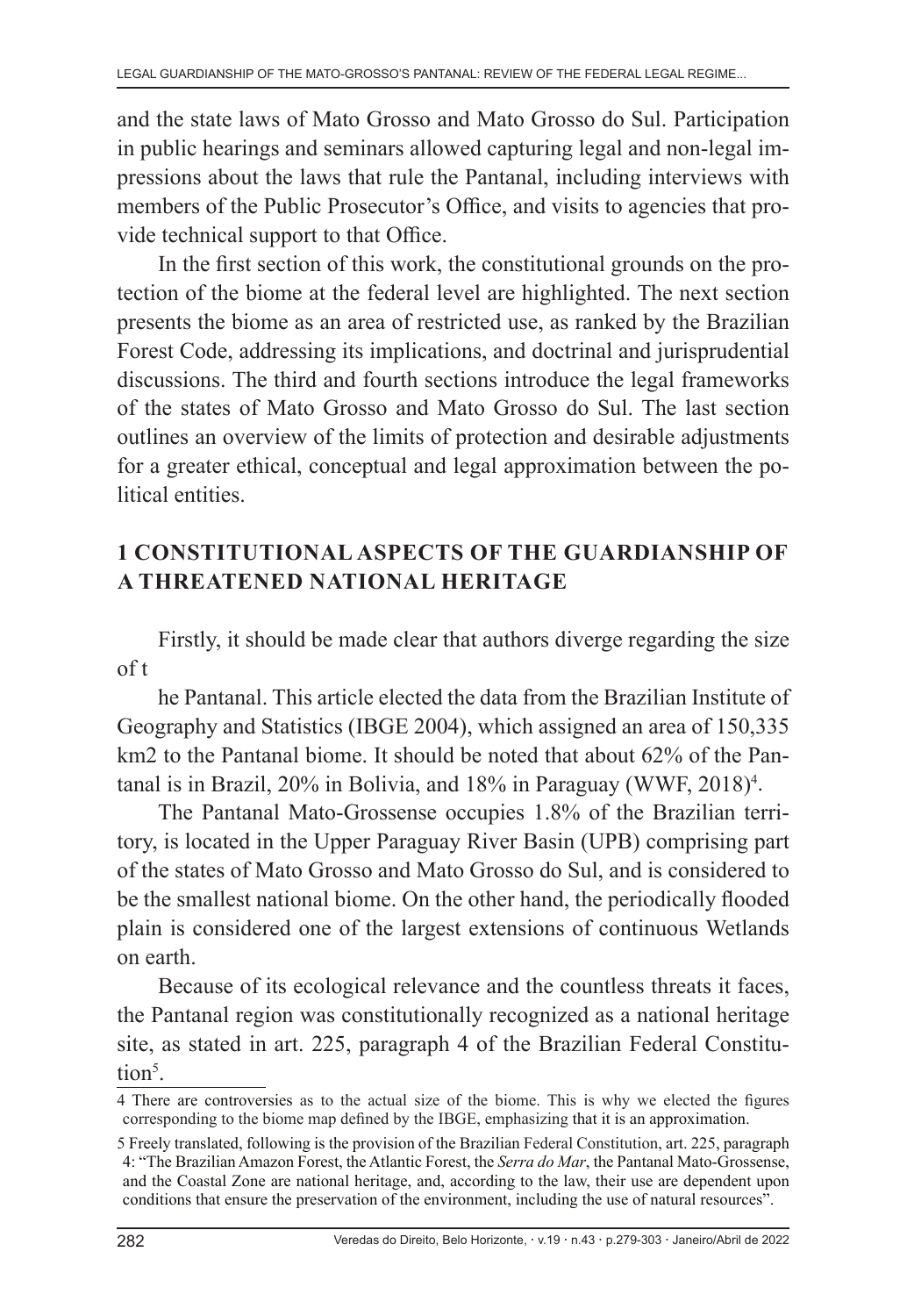It is worth noting that most of these threats arise from the surrounding plateau where the catchment areas are located, external to the wetland, including damming of tributary streams of the Upper Paraguay Basin, erosion, silting, pesticide use, deforestation, among others.

An estimated 60% deforestation at the upstream headwaters areas, causing soil erosion and affecting water quality in the region (WETLANDS, 2015; SILVA; CARLINI, 2014). Deposits of sediments from the plateaus resulting from inadequate uses and management silts up the drainage network channels that converge to the plains (MATO GROSSO DO SUL, 2015).

It is worth noticing the emblematic silting up of the Taquari River, which changed the flood pulse in this region of the Pantanal, and affected an area of about 11,000 km². Similar processes tend to occur along other rivers, whose headwaters are being used for agriculture and cattle farming (CUNHA; JUNK, 2019).

On the Pantanal plain, in both states, deforestation has also advanced in recent years. According to Silva *et al.* (2011), by 2008 the Upper Paraguay River Basin (UPB) in the state of Mato Grosso lost, in absolute terms, 42.12 % of its original vegetation cover, while the UPB, in the state of Mato Grosso do Sul, lost 39.98 % of its territory.

This conversion came along with a considerable increase in burnings and fires, worsened by climate change and prolonged droughts. From 2018 to 2020, the following panorama of heat spots was identified in the Brazilian portion of the Pantanal: 1,541 heat spots in 2018; 9,815 in 2019, and 20,977 in 2020. The contribution of both states to the occurrence of heat points throughout the 3-year period changed. In 2018, Mato Grosso do Sul gathered 64,8% of the heat points; these figures, however, fell to 41.1% in 2020. The state of Mato Grosso jumped from 35.2% in 2018 to 58.9% in 2020 (EMBRAPA, 2021).

The biome's main economic activity is beef cattle farming, traditionally practiced extensively because of the richness of native pastures. This favored the establishment of beef cattle ranches since colonial times (SANTOS, 2020). However, the conversion of native vegetation into pastures changes the natural features of the region, and may influence climatic conditions and the ecological balance (PERES *et al.,* 2016). In addition to cattle farming, fishing, tourism, and mining activities are developed. The latter is responsible for releasing pollutants into the water bodies of the region. The risks arising from the development of the Paraguay-Paraná Waterway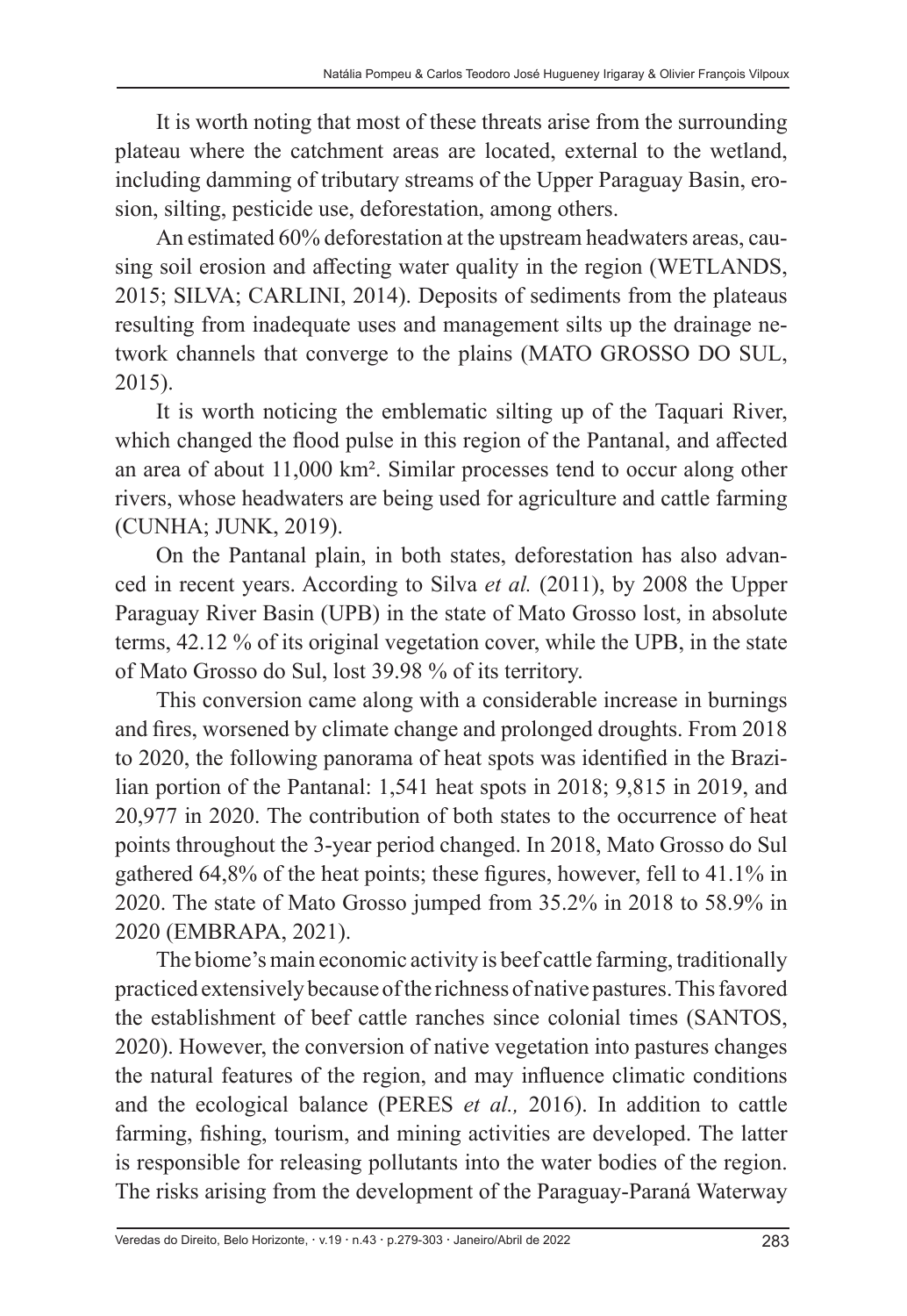projects also stand out, including the construction of ports, works on channels, and the regularization of flows with impacts that are difficult to quantify (IRIGARAY, 2015).

The fast-paced expansion of hydroelectric power generation became one of the main economic pressures in the Pantanal region. It is considered to be the most harmful strategy to biodiversity conservation in Brazil (GANEM *et al.,* 2014). In the UPB, there are five Hydroelectric Power Plants (HPP), 15 Small Hydroelectric Power Plants (SHPs) installed, and 30 in the implementation phase (ANEEL, 2018), besides 116 enterprises in the process of analysis in Mato Grosso, which accounts for 70 % of the BAP/Pantanal System waters. The Cuiabá River, with about 40 % of the system's water, is the main tributary that makes up the Pantanal (CUNHA, 2020).

The great challenge is to set parameters so that such a fragile set of ecosystems, typical to wetlands, may be economically exploited in a smart way, effectively enforcing the constitutional rule that provides for the need for a law in which rules are defined on the appropriate use of national heritage areas.

It is worth noting that the Federal Constitution (BRASIL, 1988), in its article 24, VI, VII and VIII, assigns concurrent legislative competence to the Federal Government and the states. It tasks the Union with the establishment of general rules, i.e., "levels" of environmental protection, leaving to the states and the Federal District the competence to supplement them.

This way, the Federal Government should establish "minimum levels" of environmental protection to be respected by the states and municipalities. The states cannot legislate in a way that offers less protection to the environment than the Federal Government. This organization is important because both are closer and more attentive to regional and local peculiarities (FIORILLO, 2013), and all these entities have the power and duty to execute the commands provided in the constitutional and infra-constitutional rules (BRASIL, 1988).

In order to outline aspects of this shared competence, avoiding overlaps in the performance of the federated entities, the Complementary Law #140 of December 8, 2011 was edited. It sets the standards for cooperation between the Federal Government, the states, the Federal District, and the municipalities regarding administrative actions ensuing from the exercise of the shared competence for environmental protection.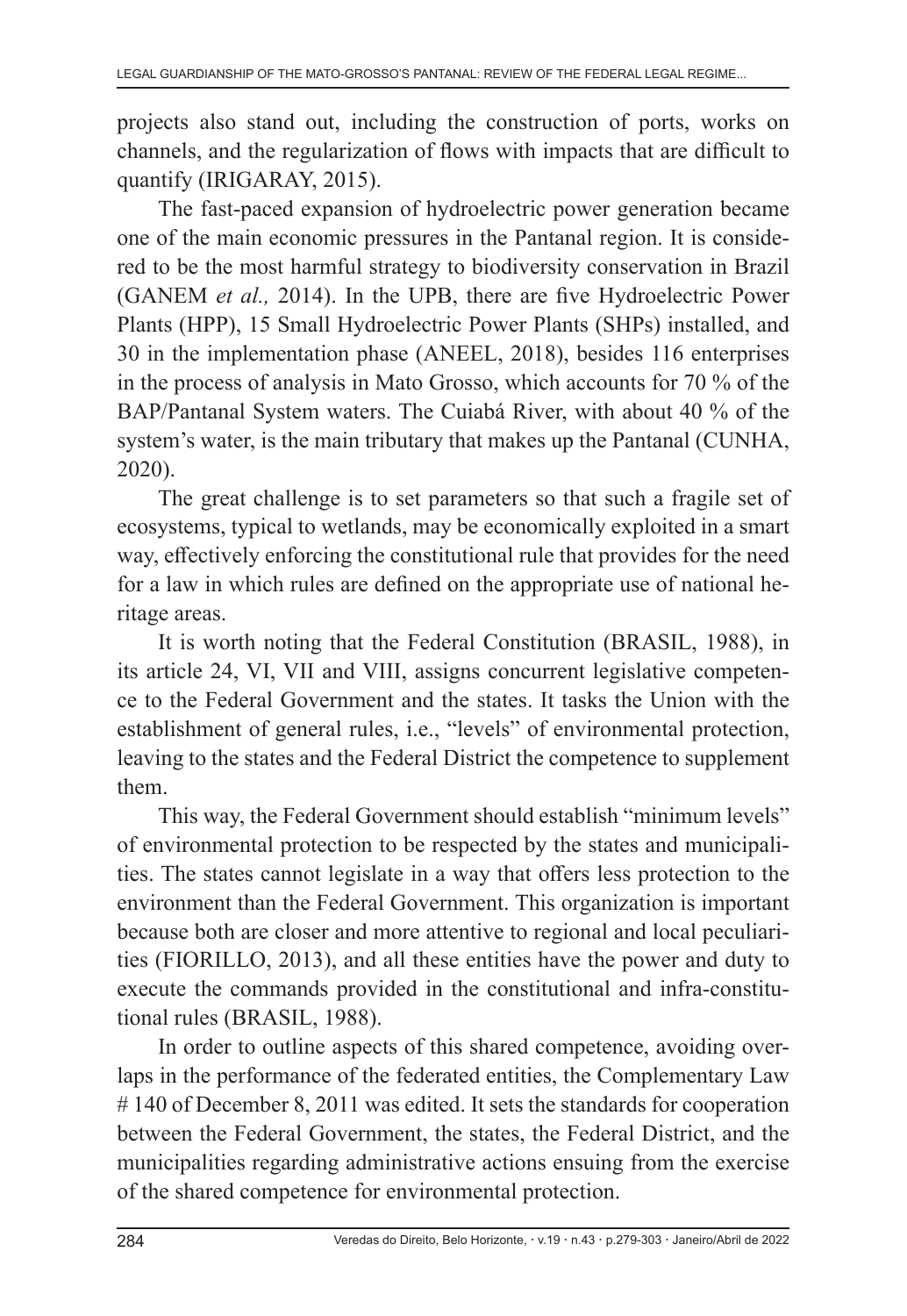It is worth noting that the rules issued by both the Federal Government and the states and municipalities should be aligned to the constitutional principles established in the chapter on environment, art. 225 of the CF/1988 (BRASIL, 1988). On its heading, the chapter recognizes as fundamental the right of all to a healthy and balanced environment, imposing on public authorities and the community the duty to advocate for and preserve it in intra and intergenerational solidarity.

The Environmental Constitutional Law sets a true clause on the "prevalence of public-environmental interest", which demands the implementation of pro-environmental stances, and compliance to the existing rules of law (MAZUOLLI; LIMA, 2016). It also presents the right to environment in four dimensions: as a fundamental right of the human person; an asset of common use of the people; an essential value to the healthy life quality, and an asset that should be preserved for the current and future generations (SIRVINSKAS, 2013).

Hence, the principle of sustainability that should drive anticipatory postures by the Public Power and, in this sense, has been considered an ecological approach to human rights in order to acknowledge the interdependence of rights and duties, as Bosselmann (2008, p. 38) points out:

> Human beings need to use natural resources, but they are also completely dependent on the natural environment. This makes self-restrictions essential, not only in practical terms, but also in normative terms. Subjective legal stances with regard to natural resources and a healthy environment, conveniently expressed as rights, cannot be understood in purely anthropocentric terms. Human rights, like all legal instruments, should respect ecological limits. These limits may be expressed in ethical and legal terms, insofar as they define the content and limits of human rights.

Among the duties imposed on public authorities, the most noteworthy, for its direct correlation with the protection of the Pantanal as a wetland, is the public authority's duty to preserve and restore the essential ecological processes, and to provide for the ecological management of species and ecosystems, forbidding practices that place them at risk or cause their extinction (CF, art. 225 paragraph 1, I). Equally relevant is the liability principle when it determines that conducts and activities that are harmful to the environment shall subject violators to criminal and administrative sanctions, regardless of the obligation to repair the damage caused (FC, art. 225 paragraph 3).

As emphasized, although the Constitution has determined the need for specific law to guide the use of areas recognized as national heritage in a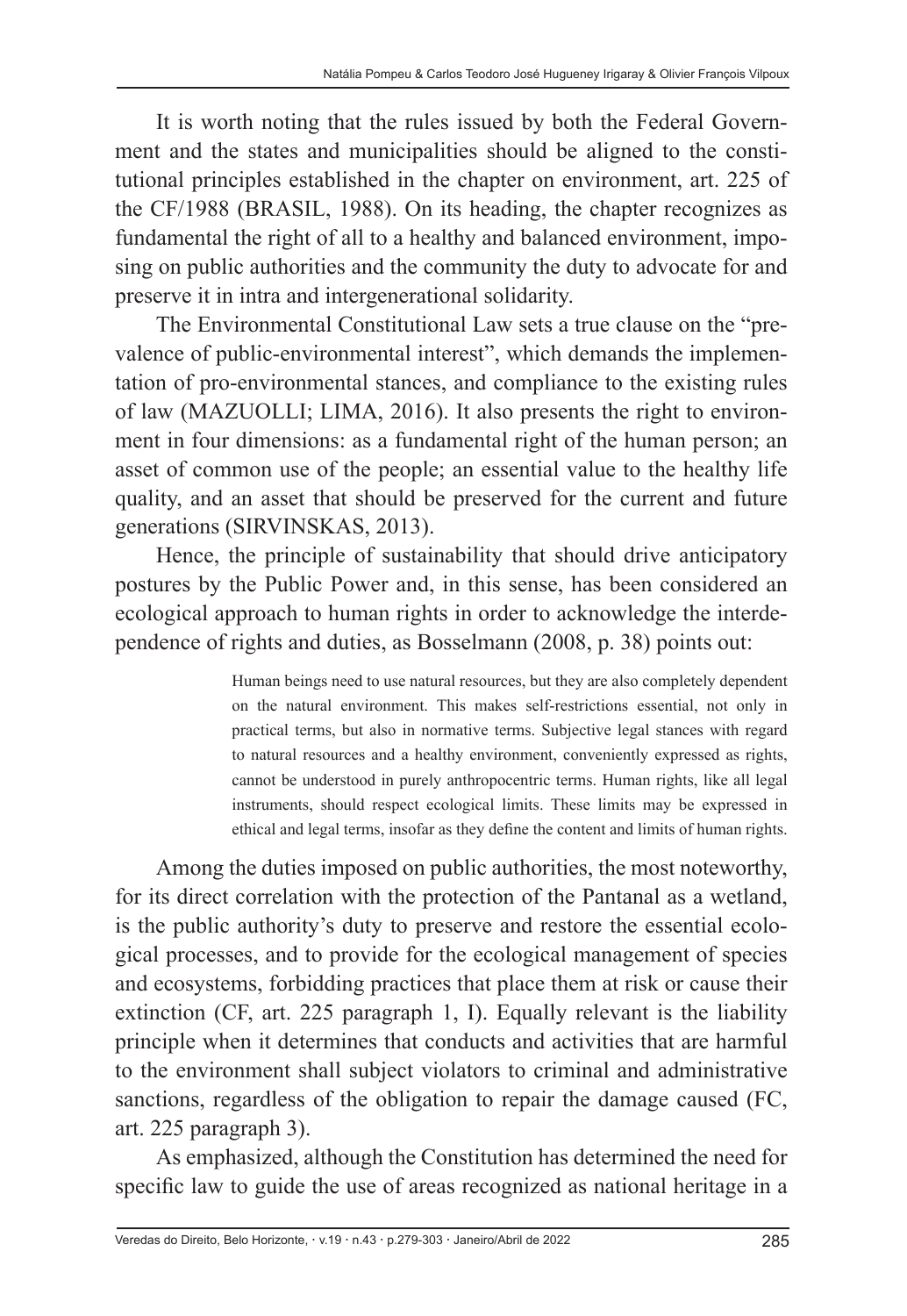safe and sustainable way, Brazil still misses a law devoted to the protection of the Pantanal, following the example of the Atlantic Forest biome<sup>6</sup>.

As regards other biomes, there are few laws that "lend" applicable commands, such as: the law that establishes the National System of Conservation Units – SNUC – Law # 9.985/2000 (BRASIL, 2000), the Environmental Crimes Law – Law  $\#$  9. 605/1998 (BRASIL, 1998), the Law that established the National Water Resources Policy – Law # 9.433/1997 (BRASIL, 1997) and the Forest Code – Law # 12.651/2012 (BRASIL, 2012), among others. For Pantanal, the latter is worth of notice, as it defines the area as an area of restricted use.

### **2 THE BIOME AS AN AREA OF RESTRICTED USE**

As a general federal rule, the Forest Code is the main legal diploma devoted to protecting the flora, having as purpose the sustainable development (art. 1, sole paragraph) and, as principles, among others, the biodiversity relevance, the strategic function of rural production, the protection of native vegetation, and the importance of economic instruments.

To this end, it maintained the protection of riparian forests as permanent preservation areas, also protecting the Legal Reserve areas, and creating a new category of protected territorial spaces as the Restricted Use Area that comprises the Pantanal plains as wetlands.

In this sense, the Forest Code, despite the setbacks found in the current norm, remains as one of the main legal references for the protection of the Pantanal and other wetlands. In its article 3, XXV, the Forest Code defines wetlands as being "flood areas and terrestrial surfaces periodically flooded by water, originally covered by forests or other forms of vegetation adapted to flooding". Such definition covers any flooded land, regardless of its size, number of species, diversity or habitat, protecting them by law, forbidding draining them (MALTCHIK *et al.,* 2017).

Among the aforementioned setbacks, certainly the one with the greatest impact in an ecological point of view was the change in the way Permanent Preservation Areas (PPAs) are considered. These were previously (Law No. 4.771/65) defined "from the highest level of watercourses" and, in the new Forest Code, these adjoining PPAs are considered "from the edge of the regular bed channel" (art. 4, I), which implied considerable reduction of the protection to riparian forests.

<sup>6</sup> Its native vegetation is protected by Law # 11.428/2006, ruled by the Federal Decree # 6.660/2008.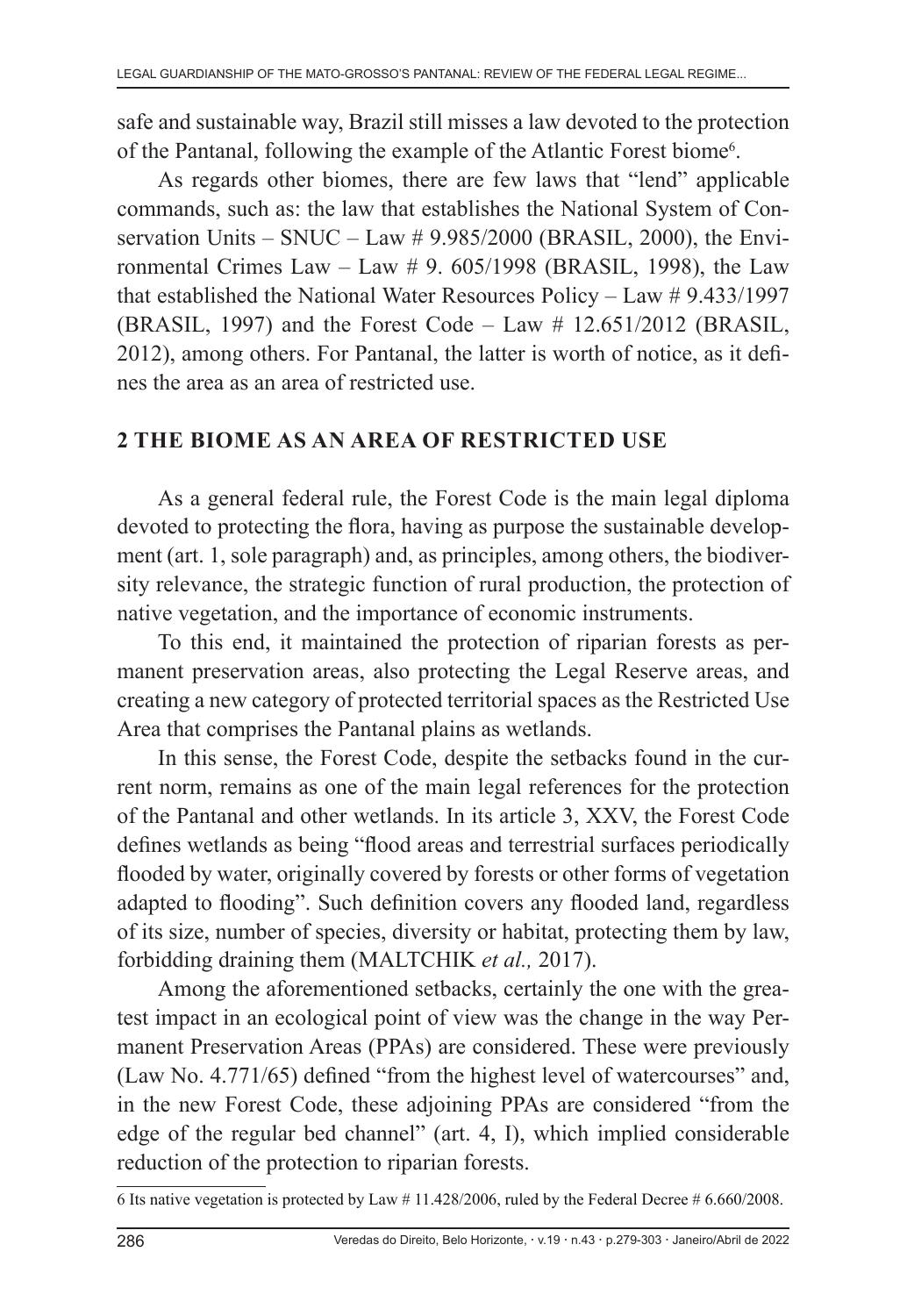According to the revoked code, virtually all the floodplain at the Upper Paraguay Basin could be considered to be a PPA since, during the flood season, most of this region is submerged, which is the defining criterion for the protection of these areas. Although this was not the predominant legal understanding about the applicability of this provision to the Pantanal, the legal text then in effect allowed for advancing the interpreters' understanding, which could have decisive legal consequences for the Pantanal conservation.

However, by defining that PPAs start from the edge of the watercourses regular bed, the federal legislator established a legal-environmental scenario that is extremely harmful to the Pantanal. Incidentally, for the purposes of this law, a regular bed is understood as "the channel through which the watercourse regularly flows during the year"<sup>7</sup>. This proved to be insufficient to protect a biome characterized by a cyclical dynamic of its hydrological regime (flood pulse), leaving unprotected the seasonally flooded plain which, as a wetland, plays a relevant environmental role in the maintenance of the regional ecological balance.

In any case, it is worth noting that the Highest Court of Justice, in a recent decision, recognized the relevance of wetlands as ecologically strategic and as "water sponges" and storers of organic matter, absorbing water and maintaining their water reserve in dry seasons. In this sense, the Court recognized that, whatever the class into which they fall (marsh, swamp, floodplain, wetland, ponds, swamplands, floodplain), these wetlands should be considered to be permanent preservation areas, specially protected by both international and national regulations, and their destruction is prohibited. The decision emphasized that, due to these specificities, the public administration and the judge should employ the principle '*in dubio pro natura*', that is, if in doubt, the public authority should opt for the hermeneutic that assures 'the conservation of these wetlands' (BRASIL, 2020).

It is worth noting that, although the relevance of wetlands is also internationally recognized in the Ramsar Convention of which Brazil is a signatory, their conservation runs into resistance and interests of those who intend to exploit them in an unsustainable way, including by making use of extensive drainage areas aimed to disfigure floodplains and lanes, so as to allow their intensive and predatory use.

In spite of the setback pointed out as a means to 'compensate' for 7 According to art. 3, XIX, of Law 12.651/2012.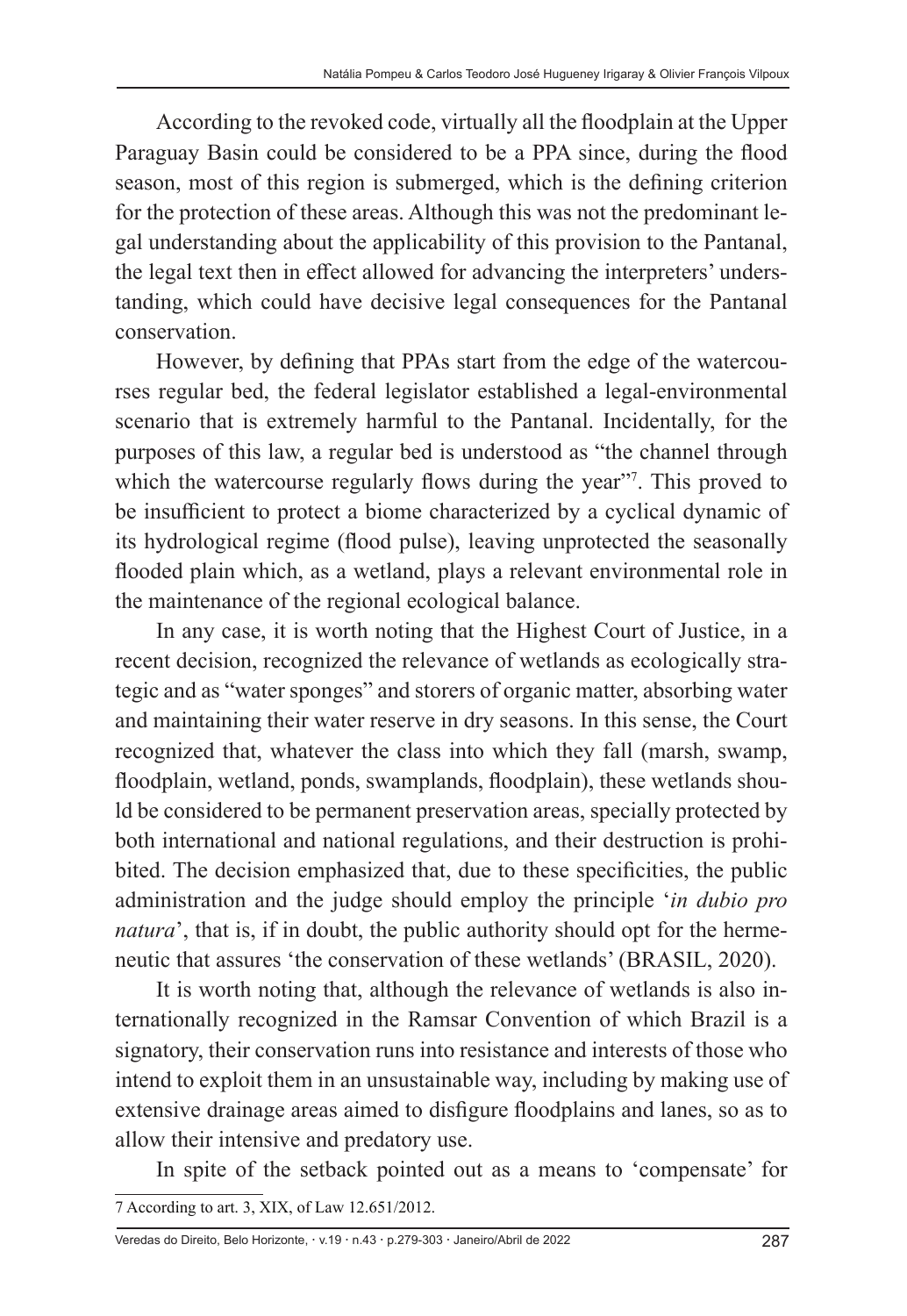the failure to protect floodplains, a new legal category, the Restricted Use Areas (AUR), was created by Law # 12,651/2012. The law also instituted the Brazilian Forest Code, as follows:

> Art. 10. Ecologically sustainable exploitation is allowed on the wetlands and Pantanal plains. The technical recommendations of official research agencies are to be considered, with new suppression of native vegetation for alternative land use conditioned to authorization by the state environmental agency, based on the recommendations mentioned in this article (BRASIL, 2012, p. 10).

Unfortunately, that rule is merely rhetorical, and does not lend itself to ensuring effective protection for wetlands, either because it does not have the necessary scope, due to the very nature of the recommendations, or because there is no systematization of research that could support the actions of state environmental agencies. In addition, the "official research agencies" competent to indicate such recommendations, as well as the procedure for this presentation, remain unidentified.

It should be noted that the Forest Code also innovated in the creation of the Rural Environmental Registry (CAR)<sup>8</sup>, a nationwide electronic public registry, mandatory for all rural properties, aimed at integrating environmental information from rural properties and possessions. In this sense, both for the registration of rural property in the CAR and to support the requirement for suppression of native vegetation for alternative land use, the property location, Permanent Preservation Areas, Legal Reserve, and areas of restricted use must be informed through means of geographic coordinates (BRASIL, 2012).

However, threats persist to these areas of restricted use, even if delimited as such in the CAR. This evidences the need for a federal law providing for restrictions on unsustainable use, with no damage to state norms that may be added to the general norm that protects the Pantanal as a national heritage.

Considering that in the Brazilian territory it is shared by the states of Mato Grosso and Mato Grosso do Sul, in the next item we will examine some norms issued for this purpose. We will also draw a comparison between the state rules in order to analyze their sufficiency for facing the sustainability challenges of this biome.

<sup>8</sup> Art. 29. The Rural Environmental Registry – CAR is created within the National Information System on the Environment – SINIMA, a national electronic public registry, mandatory for all rural properties. The CAR aims at integrating environmental information from rural properties and possessions, making up a database for the control, monitoring, environmental and economic planning, and fight against deforestation.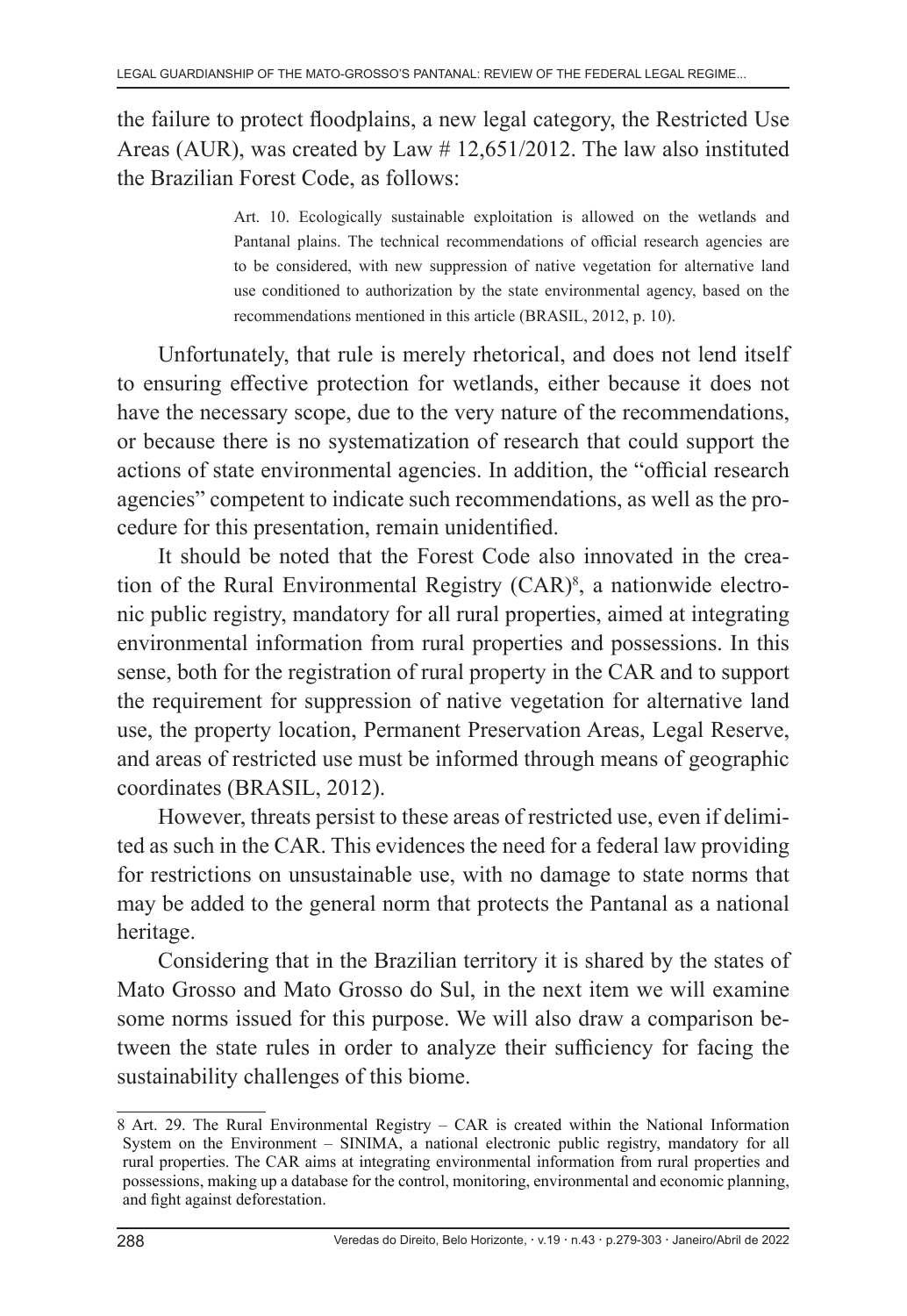### **3 STATE OF MATO GROSSO: PANTANAL AS A PRIORITY HUB OF ENVIRONMENTAL PROTECTION**

The State Constitution of Mato Grosso – MT, in its Art. 273 (MATO GROSSO, 2011), defines the Pantanal as a "priority hub of environmental protection", and provides for the creation and maintenance of joint action mechanisms aimed at preserving the biome.

In 1995, the State Environmental Code was established by Complementary Law # 38/1995 (MATO GROSSO, 1995). In its Art. 3, XII, it assigned to the State Council of Environment (*Conselho Estadual do Meio Ambiente*, CONSEMA) the duty of carrying out prior consultation with the similar authorities in the state of Mato Grosso do Sul on matters implying joint action on the Pantanal. It also provides that, for the Pantanal floodplain, no type of deforestation shall be allowed, except for those done for subsistence agriculture, and clearing of native and artificial pastures (art. 62, paragraph 3).

This rule was reinforced with the edition of State Decree # 8.188/2006 (MATO GROSSO, 2006) which ruled Forest Management in Mato Grosso by prohibiting the removal of native vegetation in the Pantanal floodplain, except when authorized by the environmental authority for subsistence agriculture and clearing of native and artificial pastures (art. 77).

An important step was taken in 2008 with the edition of Law  $# 8$ . 830/2008 (MATO GROSSO, 2008), which created the State Policy for Management and Protection of the Upper Paraguay River Basin (*Política Estadual de Gestão e Proteção à Bacia do Alto Paraguai*), defined as a geographic unit composed of the surface drainage system that concentrates its waters in the Paraguay River, according to the geographic boundaries established in the studies performed by the Upper Paraguay Conservation Program (*Programa de Conservação do Alto Paraguai*, PCBAP,1997) contemplated by the Socioeconomic-Ecological Zoning in the state of Mato Grosso, being considered delimiters of specific actions in the Floodplain of the Upper Paraguay Basin – (UPB) (art. 1, paragraphs 1 and 2).

Here lies a first question about the effectiveness of the rule, since a large part of the problems that directly affect the Pantanal originate in the surrounding plateau, where the tributary rivers that form this basin are born after crossing agricultural areas, also allowing the construction of dams that threaten the biome.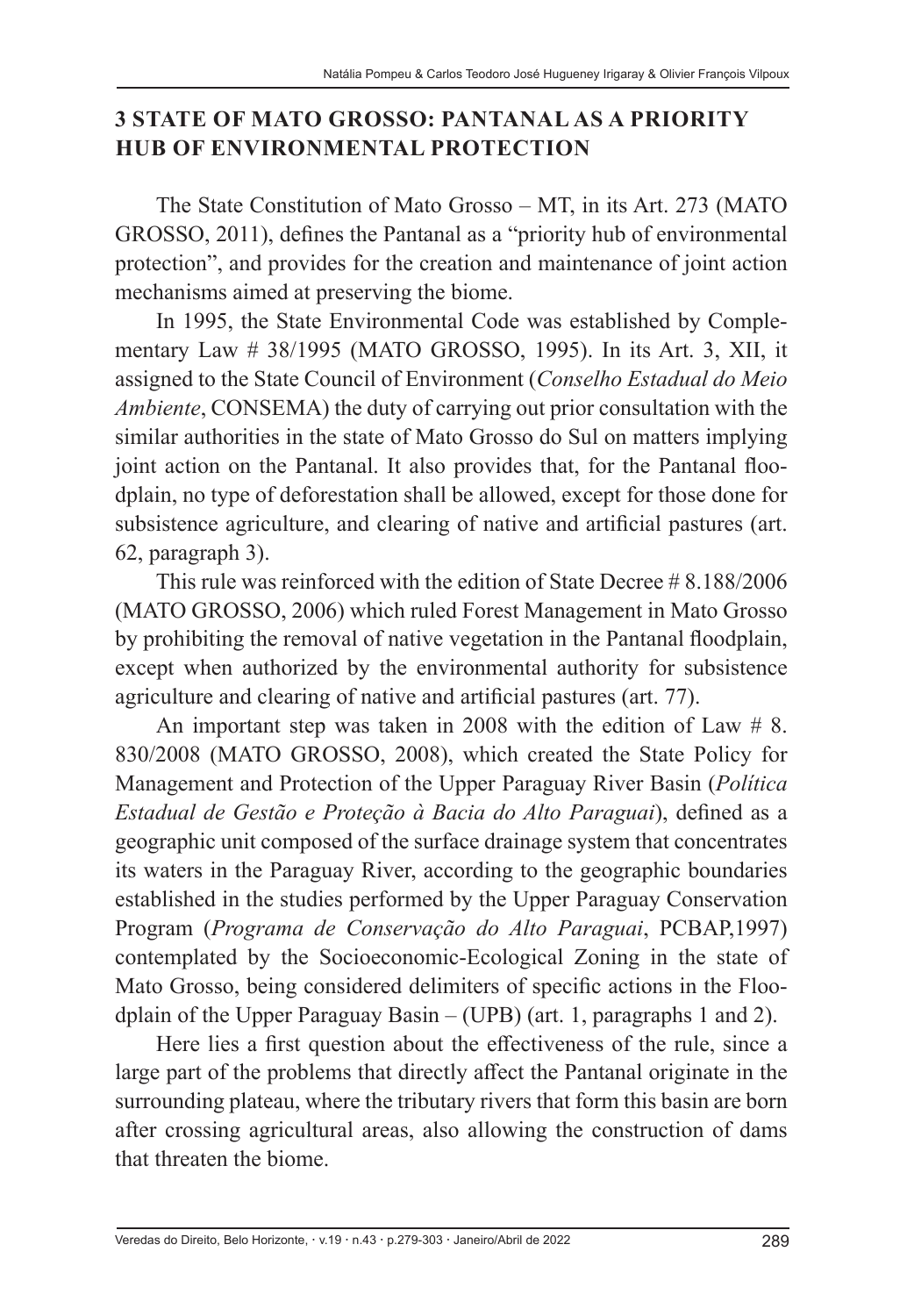### In this sense, Irigaray and Souza's (2008, p. 16) questionings about the limits of the state law are pertinent:

With regard to the actual management of the 'surrounding areas' of the floodable area, no progress can be pointed out. This is regrettable, since the vast majority of the problems affecting the Pantanal occurs in its surroundings, where extensive grain crops are installed on fragile soil, where large amounts of fertilizers and pesticides are deposited, and end up being carried along with the sand banks that are gradually filling up the wetlands basin. […] The state law suppresses a relevant omission, and open perspectives for an integrated and broad management of the Pantanal. However, this biome – a veritable ecological sanctuary – cries out for the lack of specific federal legislation that may give greater effectiveness and applicability to the constitutional recognition of the Mato Grosso Pantanal as a 'national heritage'.

Besides the principles and guidelines defined in the aforementioned law, which little contribute to the sustainable management of the northern portion of the mentioned biome, a relevant aspect foreseen in this law refers to the definition of Permanent Conservation Areas. These areas encompass some macrohabitats, especially sensitive objects of special protection, including floodable fields, *corixos*, river meanders, bays and marginal lagoons, ranges, natural marginal dikes, and bush and *murunduns* hummocks (art. 8). The access to and use of these ecosystems are allowed for extensive cattle-raising, with interventions that impair the water flow being prohibited.

The state law also contains some prohibitions, which include the licensing of farms for fauna species that are not native to the water basin; implementation of agricultural projects, except for subsistence farming and extensive cattle farming; construction of dikes, dams, or works to change water courses, except for dams, fishponds for fish farming and extensive cattle farming, established outside the drainage lines, as well as for environmental recovery; implementation of rural settlements; and installation and operation of medium and high polluting and/or environmentally degrading activities on the floodplain, such as the planting of sugarcane, implementation of alcohol and sugar mills, charcoal works, slaughterhouses, and other medium and high polluting and/or environmentally degrading activities (art. 9).

Two provisions of this law were further revoked by Law # 10.264, date January 30, 2015. The revocation, however, was suspended through a direct claim on grounds of unconstitutionality (*Ação Direta de Inconsti*tucionalidade) brought by the Public Prosecutor's Office<sup>9</sup> and, therefore,

<sup>9</sup> TJ-MT – Ação Direta de Inconstitucionalidade. Case files: 1006725-15.2017.8.11.0000.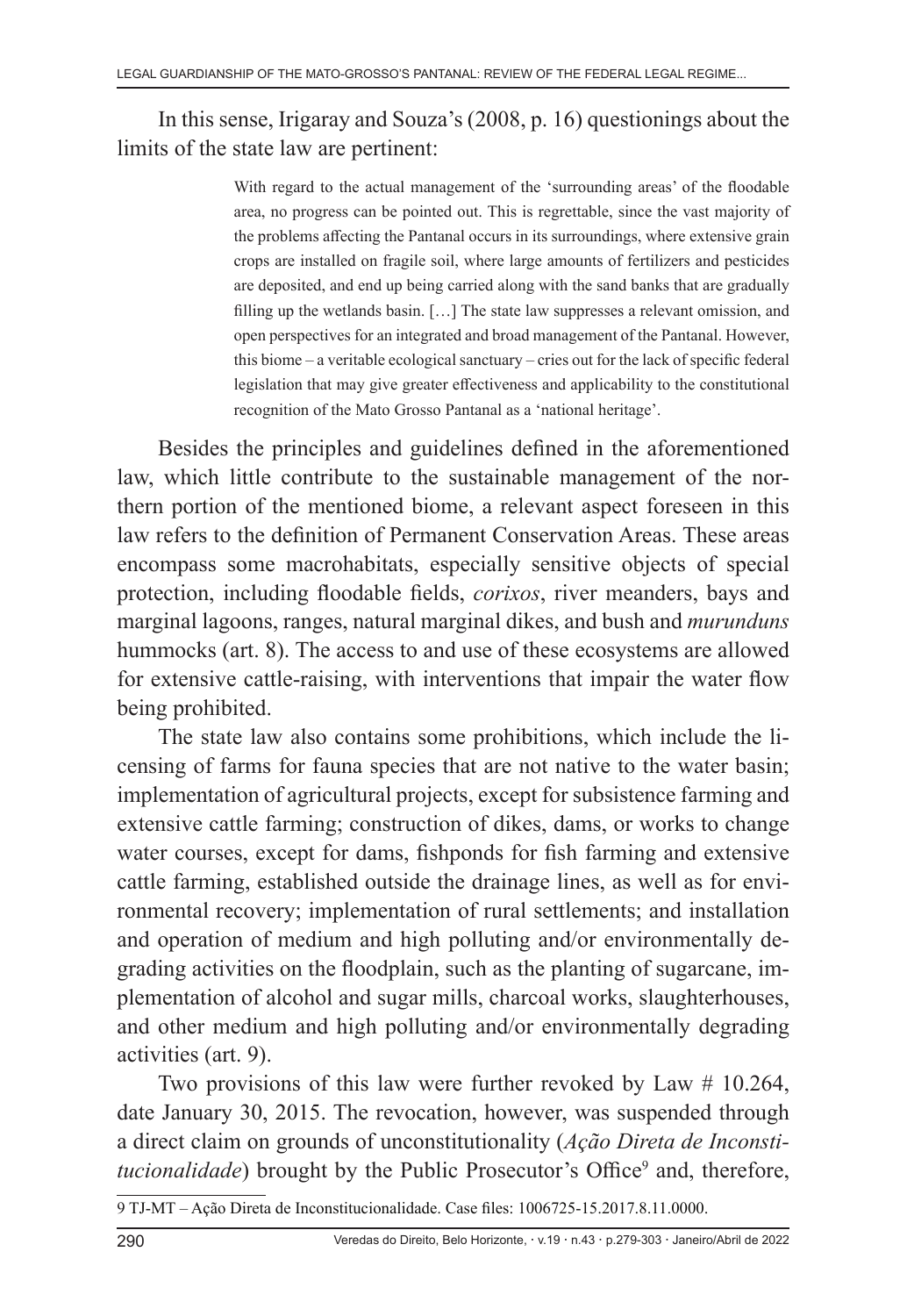the law remains in force. The revoked provisions deal with the requirement for prior inspection for granting license to enterprises or activities located at the floodplain of the UPB, and on the 10-kilometer marginal strip (art. 10). They also restrict the installation of fish farming and the raising of wild animals, provided the species are of natural occurrence in the Upper Paraguay Basin (art. 12).

In 2017, the state issued the Decree # 1.031/2017, which established the Mato Grosso System for Rural Environmental Registration (*Sistema Mato-Grossense de Cadastro Ambiental Rural*, SIMCAR) (MATO GROS-SO, 2017). In arts. 35 and 36, an analysis of the AUR was presented, considering as such "the areas that present slopes from 25<sup>°</sup> to 45<sup>°</sup>, the swamplands and swampland plains", and included in its paragraph 4, into the AUR, the figure of the 'permanent conservation areas' (art. 8, UPB Law). The AURs must be identified by the responsible person when registering in the CAR (art. 36), and may coincide with Permanent Preservation Areas, Legal Reserves, consolidated areas, and remnants of native vegetation.

Finally, it should be noted that this state does not have its ecological-economic zoning, an essential political-legal instrument to define the conditions for use and exploitation of its territory and, in particular, the Pantanal biome.

# **4 STATE OF MATO GROSSO DO SUL: PANTANAL AS A SPECIAL AREA OF ENVIRONMENTAL PROTECTION**

The Constitution of Mato Grosso do Sul was enacted on October 5, 1989 (MATO GROSSO DO SUL, 1989). In its art. 224, it defines the Pantanal biome as a 'special area of environmental protection' to be used in the form of the law, foreseeing the establishment and maintenance of mechanisms of actions jointly developed with the State of Mato Grosso, aiming at preserving the Pantanal and its natural resources. Prior to that, still in 1982, Law 328/82 was issued prohibiting the installation of alcohol distilleries and sugar mills in the Pantanal area in Mato Grosso do Sul (MATO GROSSO DO SUL, 1982).

Law # 3.839/2009 defined the Ecological-Economic Zoning of the State of Mato Grosso do Sul, updated in 2015. The EEZ does not recommend, in the Pantanal biome, the installation of enterprises and activities that alter the land frame and the water regime of rivers; the installation of industrial enterprises and activities that potentially cause significant environmental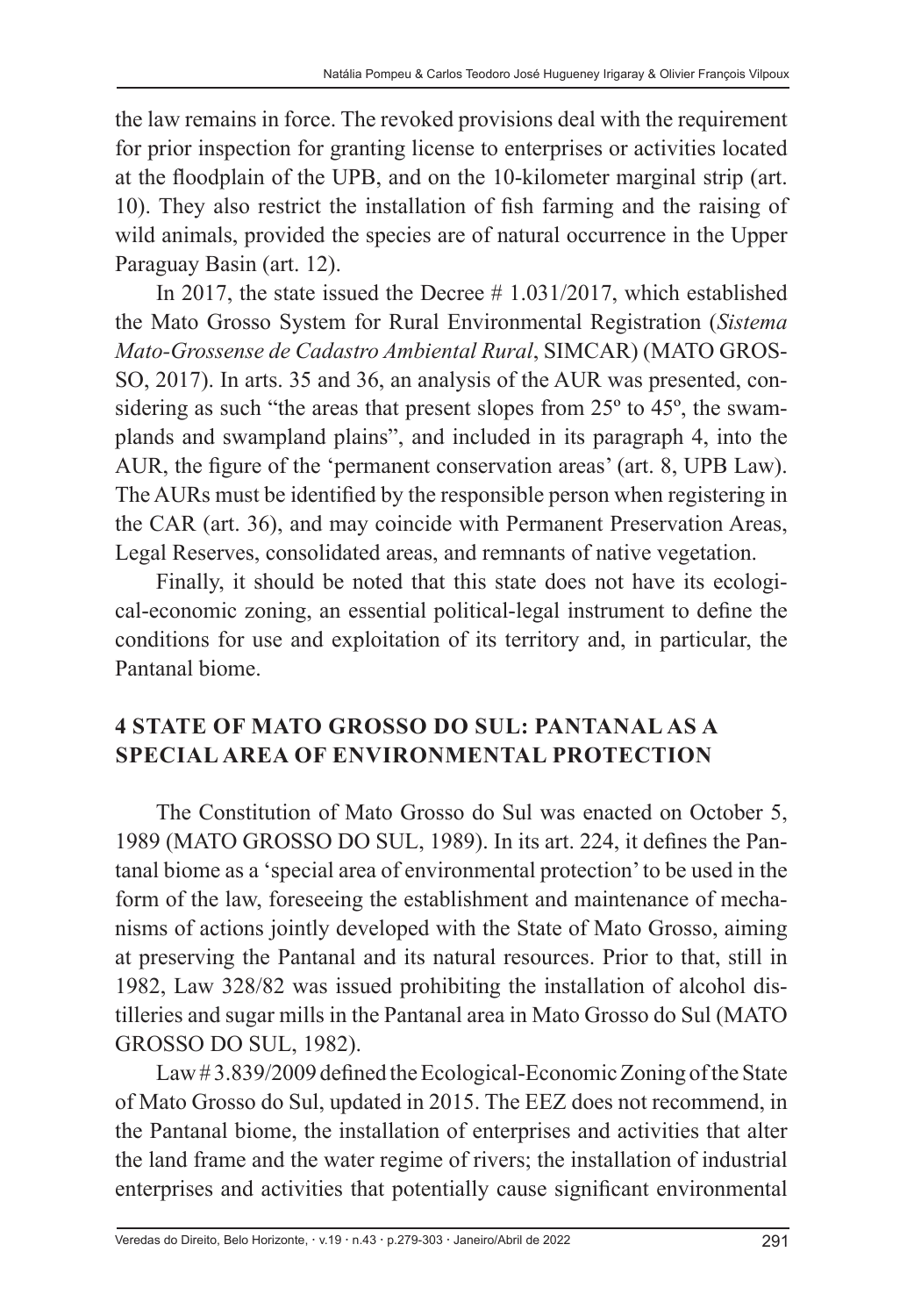impacts, and the implementation of forestry with exotic species (MATO GROSSO DO SUL, 2009).

Decree No. 14.273/2015 ruled art. 10 of the Forest Code and, to this end, used the technical recommendations presented by the Brazilian Agricultural Research Corporation – Pantanal (*Empresa Brasileira de Pesquisa Agropecuária*, Embrapa Pantanal), and studies conducted by the Center for Advanced Studies in Applied Economics (*Centro de Estudos Avançados em Economia Aplicada*, Cepea) of the Luiz de Queiroz School of Agriculture of the Universidade de São Paulo (*Centro de Estudos Avançados em Economia Aplicada*, Esalq-USP). The decree delimits the restricted-use area (*Área de Uso Restrito*, AUR) of Pantanal, respecting the area of the Pantanal plain demarcated in the EZZ/MS, and considering that its use cannot damage the environmental functions of the biome. In this sense, the following restrictions are worth of notice (MATO GROSSO DO SUL, 2015):

> In native pastures at the Permanent Preservation Area, the extensive presence of cattle characterized as low impact is allowed. Agro-silvopastoral, ecotourism, and rural tourism activities may continue as long as they do not pose risk to people's lives or integrity (arts. 4, paragraphs 1 and 6, single paragraph).

> In relation to the percentage of the Legal Reserve Area (20%), it is established that it should preferably comprise areas of native arboreal vegetation to the detriment of native field areas. In these areas, extensive cattle grazing is allowed (art. 9, paragraphs 1 and 2).

> The suppression of native vegetation may be done upon prior environmental licensing (articles 12 and 13), and the areas of *cerrado* formation with high density of trees and native field at minimum percentages of 50% and 40% should be protected.

Rural properties geographically included, wholly or partially, in the AUR of the Pantanal floodplain, but which are not affected by the flood pulse and/or present landscape units different from those that characterize the Pantanal biome, are excluded from the prohibitions and restrictions set forth in this decree (art. 7).

Law # 5.235/2018 provides for the State Policy on Preservation of Environmental Services, establishes the State Program of Compensation for Environmental Services (*Programa Estadual de Pagamento por Serviços Ambientais*, PESA) and establishes a Management System for this program. Article 6 of that law presents, as one of its objectives, the reduction of deforestation of the *Cerrado*, Atlantic Forest, and Pantanal biomes in their several physiognomies, and the other forest formations in the state of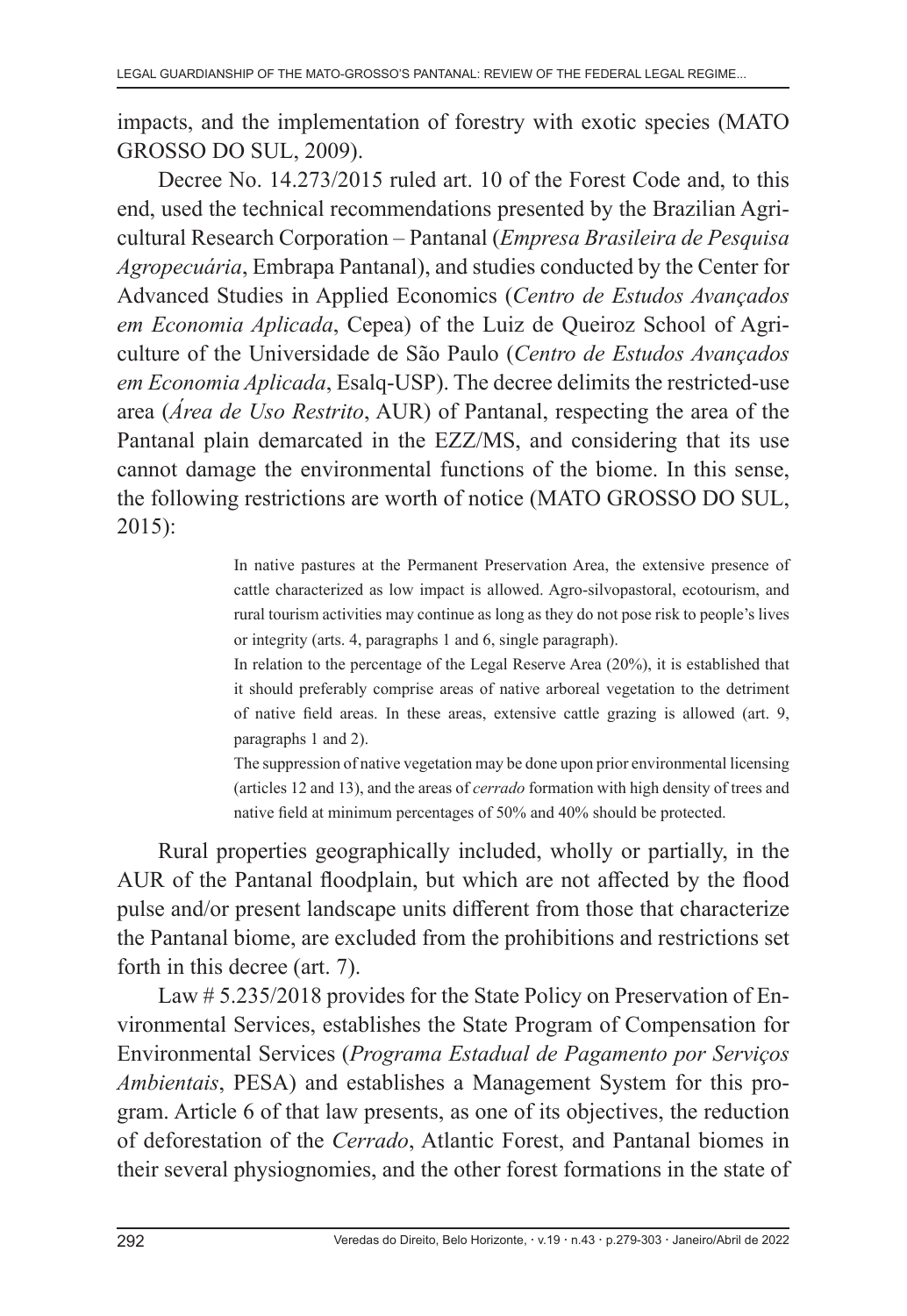Mato Grosso do Sul. This provision is intended to minimize the emission of greenhouse gases, and to maintain the forest carbon stock.

# **5 LIMITS OF THE LEGAL REGIMES ON THE PANTANAL BIOME PROTECTION**

As aforementioned, the Pantanal biome, constitutionally defined as a national heritage (art. 225, paragraph 4 of FC/1988) comprises areas of restricted use (art. 10 of the Forest Code) and, according to the State Constitution of Mato Grosso do Sul, is considered a priority area for environmental protection, and a special environmental protection area.

Although the above-mentioned denominations do not result in totally different regimes, it is certain that there are differences in the way both states rule the Pantanal management. Such distinctions do not contribute to an efficient hermeneutic process, and may confuse the operators of the Law, and other law enforcers. Thus, despite the institutional recognition of the relevance of this biome, the Pantanal effectively faces threats that put at risk its characterization as one of the largest and richest continuous wetlands in the world.

If, on the one hand, there is an excess of designations for this biome, on the other there is an absence of important regulations that effectively define the restrictions of use necessary for conservation, above all, of the Pantanal floodplain. The approval of a federal law that aims to define the regime of use and conservation of this national heritage is awaited in order to fill an important gap, and meet a constitutional provision that dates back three decades. Several bills have passed through the National Congress for this purpose, without having the legislative process completed. Currently, the Bill # 9.950/2018 authored by Congressman Alessandro Molon is underway, and provides for the conservation and sustainable use of the Pantanal Biome. Voting date is yet to be scheduled.

It is worth pointing out that the effective protection of the Pantanal will not be achieved by means of a merely programmatic and principled norm. The expected federal law should conceptualize and delimit the biome, recognizing it as a physical-territorial unit to be protected in its entirety, covering the interdependent relationship between plateau and plain, considering economic, ecological, and social aspects, as well as anticipating regulations capable of coping with future scenarios of growing demand for drinking water, population growth, and potential impacts of global climate change (INAU, 2018).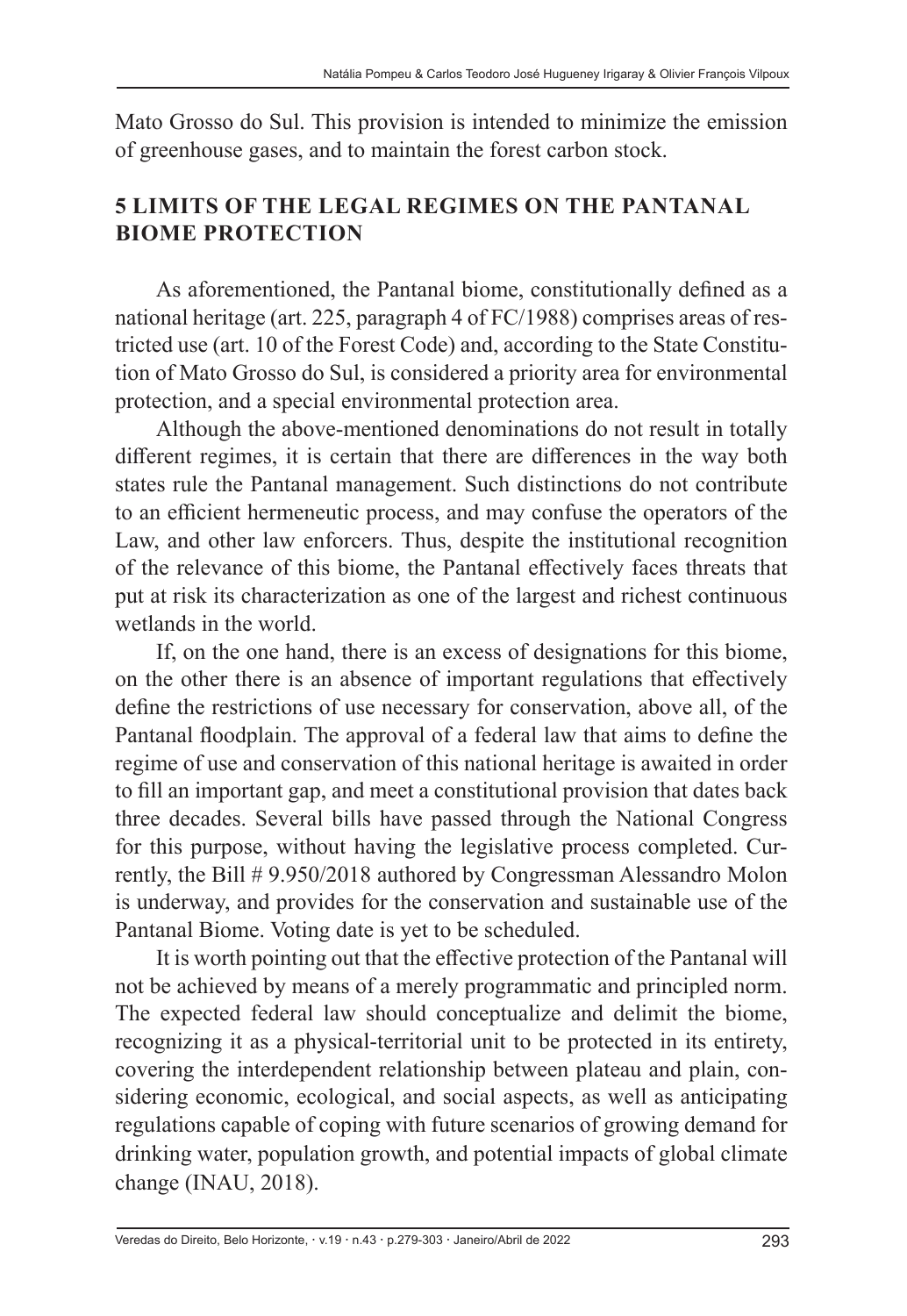In this sense, it is important to stress that, although state constitutions of the states that share the biome refer to the implementation of 'joint action mechanisms,' the states of Mato Grosso and Mato Grosso do Sul still produce their rules in a unilateral way, losing sight of the unity of the Pantanal biome, and the complementary and vital relationship between plateau and plain. The Forest Code, by relocating the attribution of standardizing and regulating the grounds for its sustainable exploitation to the respective states, contributed even more to this scenario of regulatory divergences.

As a frequently cited example of the distance between the states in terms of legal harmonization, one could mention the regulation of the closed season for the *Piracema*, aimed at protecting the migratory phenomena associated to the reproductive period of freshwater fish. In the state of Mato Grosso, the closed season is established from October 1 to January 31 in the rivers of the Paraguay River Basin (CEPESCA Resolution # 04/2018). In the state of Mato Grosso do Sul, the closed season is from November 5 to February 28, in the same basin (Res. SEMAC # 002/2013).

In 2017, this lack of adjustment was one of the reasons that provoked the meeting of the governors of both states, who signed a term of commitment entitled 'Caiman Charter' aimed at setting consensual policies for the Pantanal, considering the environmental and cultural aspects that unite the two states. After the division of the state, in 1977, it was the first time that the governors met to discuss the Pantanal; however, this document had little practical result.

# **CONCLUSION**

The lack of a federal regulatory framework to rule the use and protection of the Pantanal of Mato Grosso in the national territory is, in itself, an important gap in the Brazilian legal system. However, just as relevant as the existence of a regulatory framework is the existence of the political will to assure the conservation of the Pantanal, and its wise use.

State regimes for regulating the use are sometimes fragmented and dissonant. There is a history of disagreement between the governments of Mato Grosso and Mato Grosso do Sul, worsened by the pressure of economic interests that intend to promote an exploitation incompatible with the nature of this fragile biome, thus putting it at risk for present and future generations. This fact is acknowledged in the Caiman Charter.

These states should, in turn, apply their constitutional precepts, in an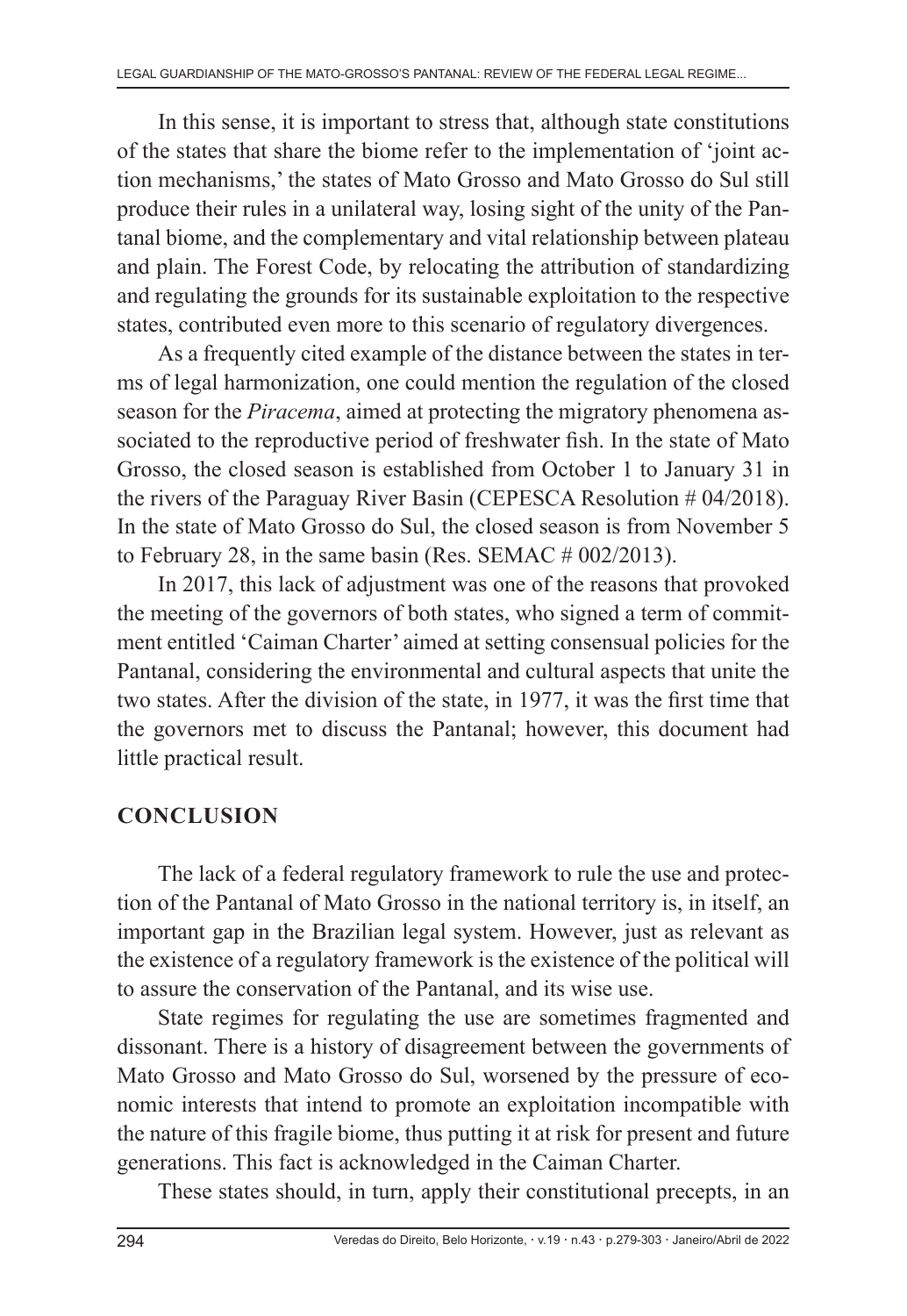attempt to establish joint actions and mechanisms required for a more effective environmental governance in this biome. It is suggested that a Special Secretariat for Pantanal Management be created in both states, consolidating bilateral actions and mechanisms, and defining common policies for the use of the Pantanal biome, substantiating the regional cooperation in its management and conservation. Likewise, it becomes imperative to rule art. 10 of the Forest Code, in order to make feasible technical recommendations from official research authorities, as technical support for the wise use of the Pantanal.

Likewise, although the use of command and control mechanisms as a means of containing predatory exploitation in the Pantanal and its surroundings is recognized as indispensable, biome management should also comprise the implementation of economic instruments capable of substantiating the promotional function of Law, highlighting the Compensation for Environmental Services, provided for in art. 41 of the Forest Code, as a means of retribution, monetary or otherwise, for activities of conservation and improvement of ecosystems, and that generate environmental services.

It should be emphasized that, whatever are the management mechanisms for public policy formulation and decision making, public and political entities should, whenever possible, engage the local community, implementing the principles of information and participation. This will directly reflect on the aspects of legal security and effectiveness of public policies adopted, valuing the knowledge accumulated by the Pantanal residents who, for more than two centuries, have contributed to the conservation of this fragile biome.

Finally, it should be emphasized that Brazilian Environmental Law, long recognized as one of the most modern in the world, has been affected by political options that undermine the value of sustainable development. Theoretically, the 'green revolution' is defended, supported by technological and scientific advances; in practice, however, it is contradictory and harmful. An example of this contradiction is the significant 92% reduction imposed on resources for scientific research and innovation in the 2022 budget. Meanwhile, almost one third of the Pantanal has been consumed by fires, the Amazon suffers from an exponential increase in deforestation, and an escalation in the practice of environmental crimes accompanied by a dismantling of governmental structures for environmental defense through euphemisms such as 'small-scale artisanal mining' to 'regularize' illegal mining activities.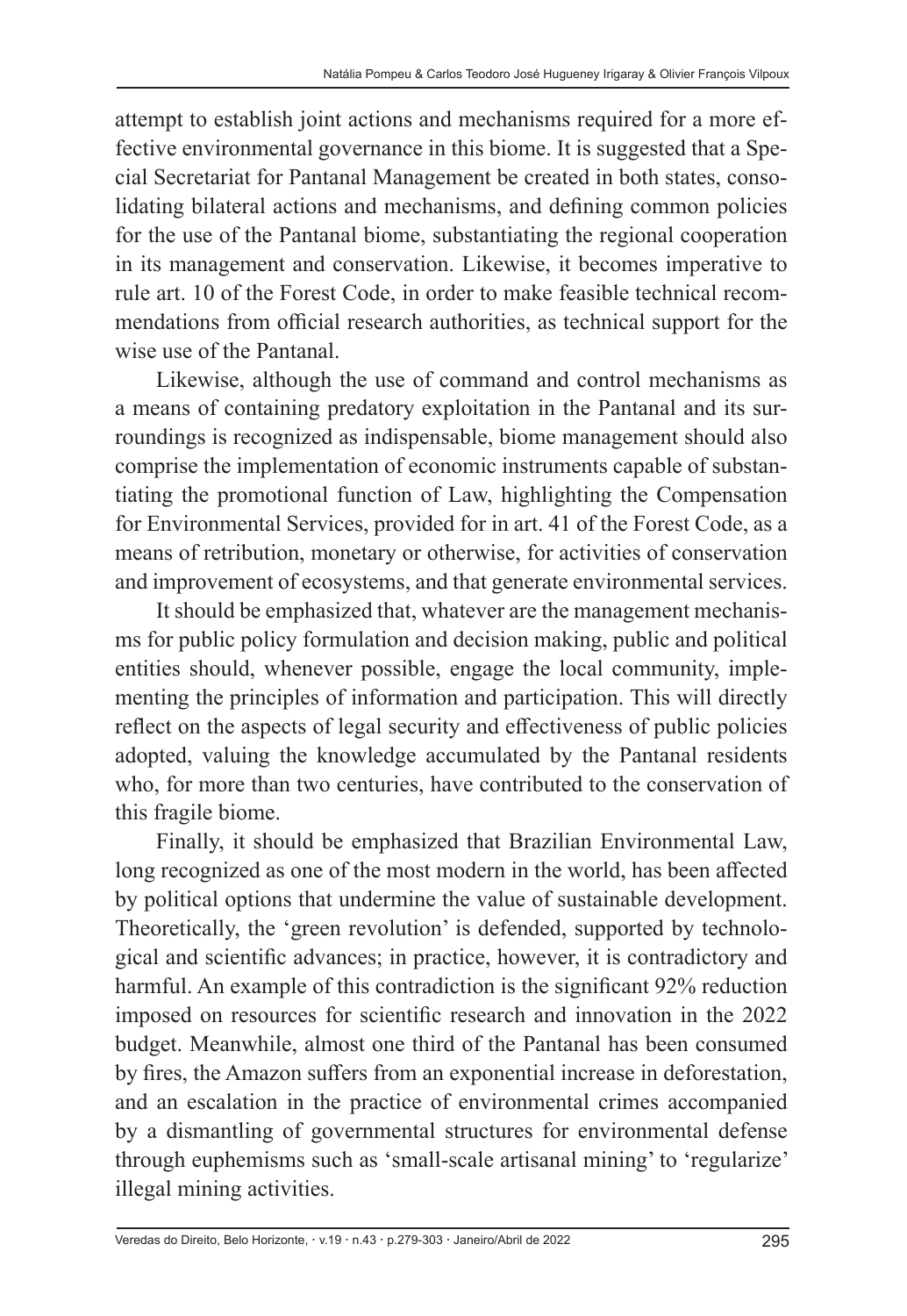In view of that, it is hoped that society and political entities come to redefine their contribution pact for the protection, conservation and sustainability of the Pantanal biome, definitively raising it to the level of importance that it has with the global community, considering the essentiality of the environmental resources existing in there, and that depend on its preservation to continue existing.

# **REFERENCES**

ABBAGNANO, N. *História da filosofia*. 4. ed. Lisbon: Presença, 2000.

BOSSELMANN. K. Direitos humanos, ambiente e sustentabilidade. *Revista do Centro de Estudos de Direito do Ordenamento, do Urbanismo e do Ambiente*, Coimbra, n. 21, p. 9-38, 2008

ANEEL – AGÊNCIA NACIONAL DE ENERGIA ELÉTRICA. *Relatório de Expansão de Oferta de Energia Elétrica*. Brasilia, DF: ANEEL, 2018. Available from: http://www.aneel.gov.br/documents/655816/16775766/ UHE\_Ralie\_06\_2018.pdf/e8435a4a-4705-bcde-577e-c78fb149ee1c. Access on: Aug. 23, 2021.

BRASIL. Lei n. 6.938, de 31 de agosto de 1981. Dispõe sobre a Política Nacional do Meio Ambiente, seus fins e mecanismos de formulação e aplicação, e dá outras providências. *Diário Oficial da União:* seção 1, Brasília, DF, p. 16509, 31 ago. 1981.

BRASIL. [Constituição (1988)]. *Constituição da República Federativa do Brasil*: texto constitucional promulgado em 5 de outubro de 1988, compilado até a Emenda Constitucional no 105/2019. Brasília : Senado Federal, Coordenação de Edições Técnicas, 2020. 397 p.

BRASIL. Decreto n. 1.905, de 16 de maio de 1996. Promulga a Convenção sobre Zonas Úmidas de Importância Internacional, especialmente como habitat de aves aquáticas, conhecida como Convenção de Ramsar, de 2 de fevereiro de 1971. *Diário Oficial da União*: seção 1, Brasília, DF, p. 8520, 17 maio 1996.

BRASIL. Lei n. 9.433, de 8 de janeiro de 1997. Institui a Política Nacional de Recursos Hídricos, cria o Sistema Nacional de Gerenciamento de Recursos Hídricos, regulamenta o inciso XIX do art. 21 da Constituição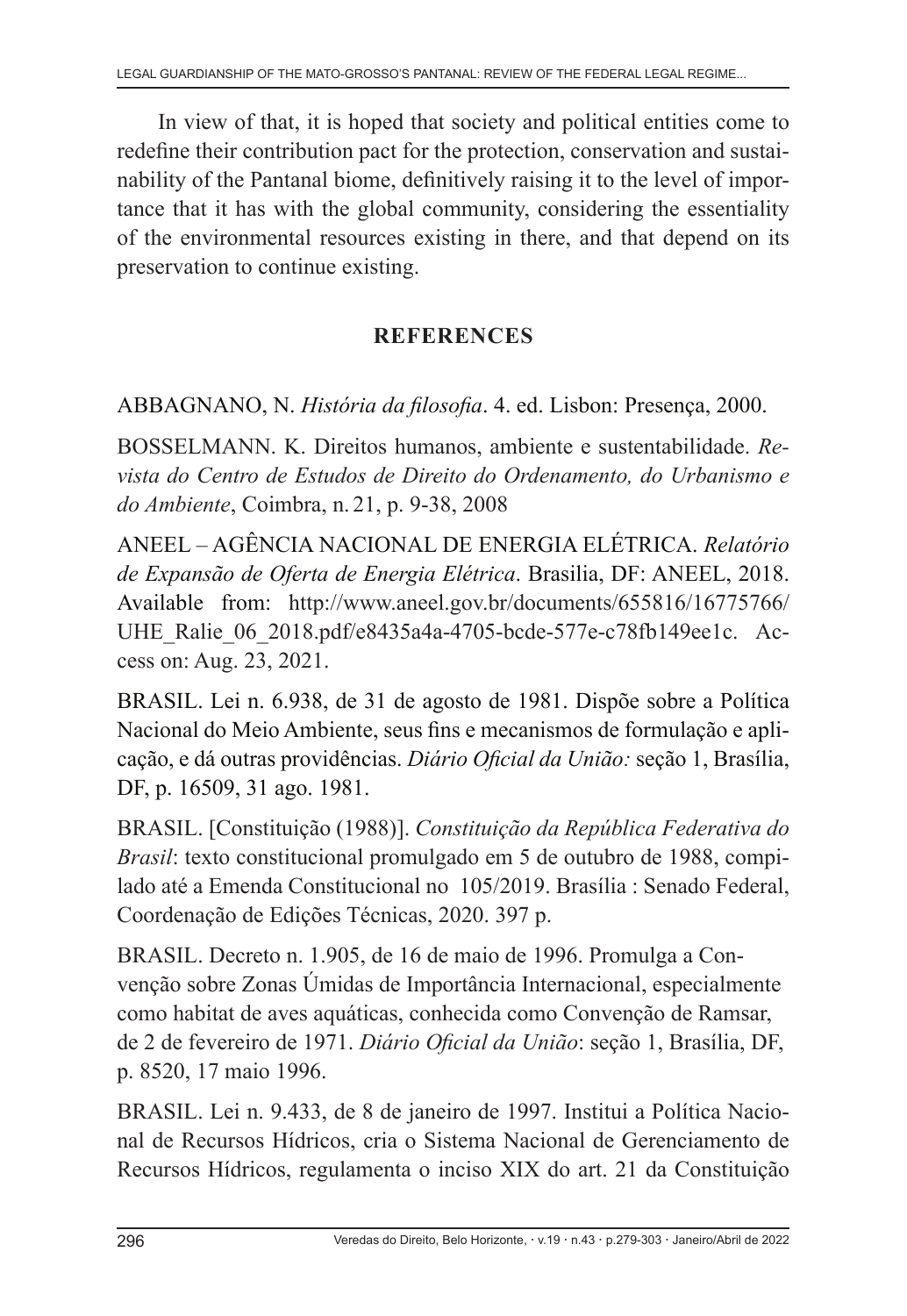Federal, e altera o art. 1º da Lei n. 8.001, de 13 de março de 1990, que modificou a Lei n. 7.990, de 28 de dezembro de 1989. *Diário Oficial da União*: seção 1, Brasília, DF, p. 470, 9 jan. 1997.

BRASIL. Lei n. 9.605, de 12 de fevereiro de 1998. Dispõe sobre as sanções penais e administrativas derivadas de condutas e atividades lesivas ao meio ambiente, e dá outras providências. *Diário Oficial da União*: seção 1, Brasília, DF, p. 1, 13 fev. 1998. PL 1164/1991.

BRASIL. Lei n. 9.985, de 18 de julho de 2000**.** Regulamenta o art. 225, § 1º, incisos I, II, III e VII da Constituição Federal, institui o Sistema Nacional de Unidades de Conservação da Natureza e dá outras providências. *Diário Oficial da União*: seção1, Brasília, DF, p. 1, 19 jul. 2000. PL 2892/1992.

BRASIL. Lei n. 11.428, de 22 de dezembro de 2006. Dispõe sobre a utilização e proteção da vegetação nativa do Bioma Mata Atlântica, e dá outras providências. *Diário Oficial da União*: seção1*,* Brasília, DF, p. 1, 26 dez. 2006. PL 3285/1992.

BRASIL. Lei n. 12.651, de 25 de maio de 2012. Código Florestal 2012. Dispõe sobre a proteção da vegetação nativa; altera as Leis n.s 6.938, de 31 de agosto de 1981, 9.393, de 19 de dezembro de 1996, e 11.428, de 22 de dezembro de 2006; revoga as Leis n.s 4.771, de 15 de setembro de 1965, e 7.754, de 14 de abril de 1989, e a Medida Provisória n. 2.166-67, de 24 de agosto de 2001; e dá outras providências*. Diário Oficial da União*: seção 1, Brasília, DF, p. 1, 28 maio 2012.

BRASIL. Superior Tribunal de Justiça (2. Turma). Recurso Especial n. 1.787.748/RS. Relator: Ministro Herman Benjamin. DJe: 14/09/2020. JusBrasil, 2020. Available from: https://stj.jusbrasil.com.br/jurisprudencia/1101109469/recurso-especial-resp-1787748-rs-2018-0323870-7/inteiro-teor-1101109474?ref=feed. Access on: Nov. 15, 2021.

CUNHA, C. N.; JUNK, W.J. *Identificação e análise das ameaças e impactos no Componente Pantanal e recomendações para salvaguardá-lo*. Campo Grande, MS: Wetlands; CPP-INCT: Cuiabá; INAU: Cuiabá, 2020. Available from: https://lac.wetlands.org/wp-content/uploads/sites/2/dlm\_ uploads/2020/01/20191021\_Identificacao-e-Analise-das-Ameacas-e-Impactos-Pantanal.pdf. Access on: Nov. 15, 2021.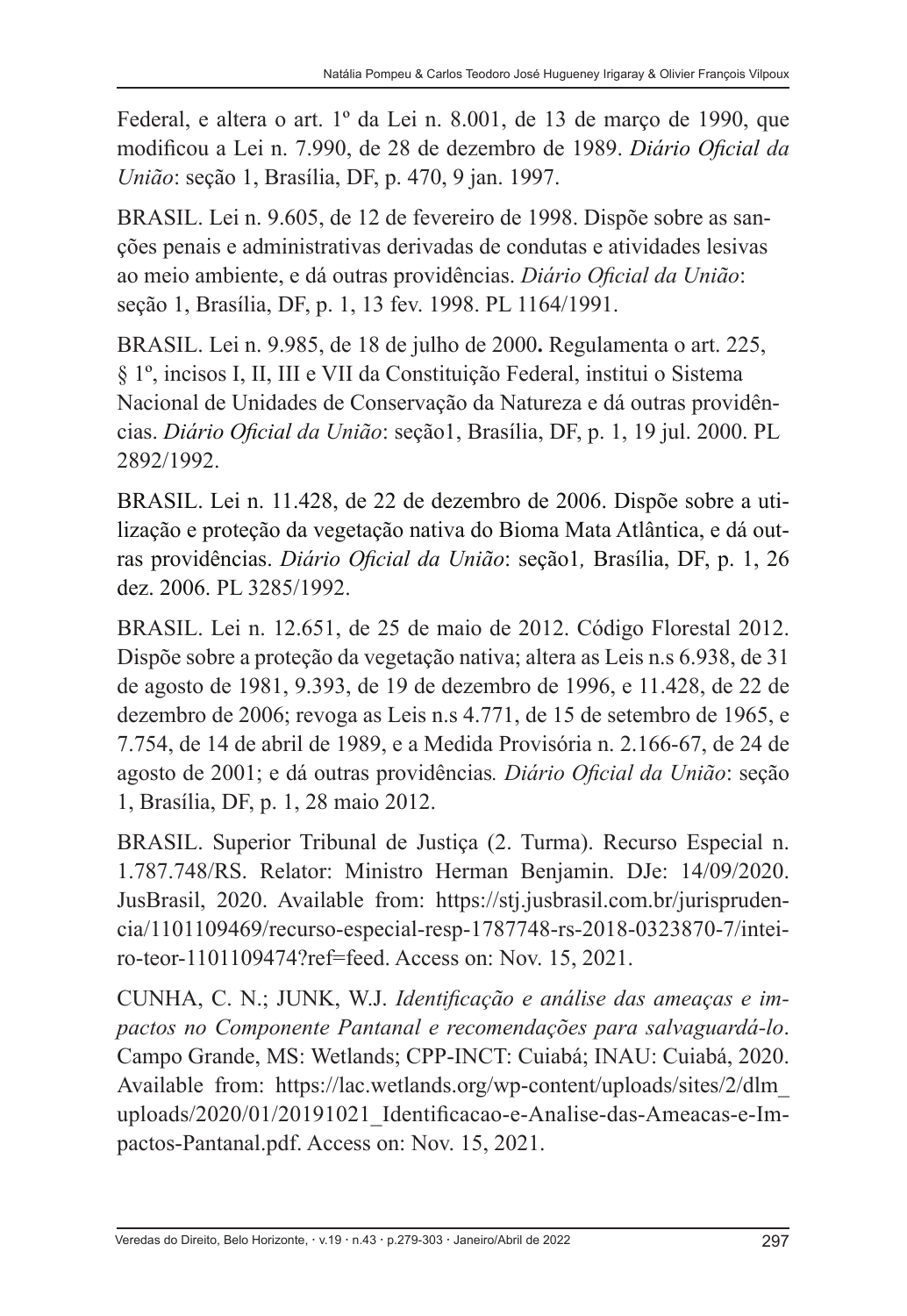EMBRAPA – EMPRESA BRASILEIRA DE PESQUISA AGROPECUÁ-RIA. Dinâmica de Queimadas e Incêndios na Bacia do Rio Paraguai e no Pantanal (2018 E 2020). *Nota técnica. 2021*. Available from: https://www. alice.cnptia.embrapa.br/alice/bitstream/doc/1129493/1/5845.pdf. Access on: Oct. 2, 2021.

FIORILLO, C. A. P. *Curso de Direito Ambiental brasileiro*. 14. ed. São Paulo: Saraiva, 2013.

FREITAS, J. *Sustentabilidade:* direito ao futuro. 2. ed. Fórum, Belo Horizonte. 2012.

GANEM, R. S. (coord.). *Avaliação ambiental estratégica.* Brasilia, DF: Câmara dos Deputados, 2014.

GUIMARÃES, C. C. Análise da metodologia na pesquisa jurídica em Miguel Reale. *Revista de Pesquisa e Educação Jurídica*, Florianópolis, v. 5. n. 2. p. 95-111, 2019.

IBAMA – INSTITUTO BRASILEIRO DO MEIO AMBIENTE E DOS RECURSOS NATURAIS RENOVÁVEIS. Conversão de multas do IBA-MA em serviços ambientais. Brasilia, DF: IBAMA, 2018. Available from: http://www.ibama.gov.br/conversao-multas-ambientais#o-que-e-conversao. Access on: Nov. 15, 2021.

IBGE – INSTITUTO BRASILEIRO DE GEOGRAFIA E ESTATÍSTICA. *Mapa de biomas e de vegetação*. Rio de Janeiro: IBGE, 2004. Available from: https://ww2.ibge.gov.br/home/presidencia/noticias/21052004biomashtml.shtm. Access on: March 3, 2018.

INAU – INSTITUTO NACIONAL DE CIENCIA E TECNOLOGIA EM ÁREAS ÚMIDA. *Definição e classificação das áreas úmidas (aus) brasileiras:* base científica para uma nova política de proteção e manejo sustentável. Cuiabá: INAU, 2018. Available from: http://www.inau.org.br/classificacao areas umidas completo.pdf. Access on: Nov. 15, 2021.

INSTITUTO SOS PANTANAL; WWF-BRASIL. *Monitoramento das alterações da cobertura vegetal e uso do Solo na Bacia do Alto Paraguai Porção Brasileira – Período de Análise: 2012 a 2014*. Brasilia, DF: WWF-Brasil, 2015. Available from: https://www.embrapa.br/documents/1354999/1529097/ BAP+-+Mapeamento+da+Bacia+do+Alto+Paraguai+-+sumário+executivo/a2312a90-c14f-4f39-b43d-61d6dea43556#:~:text=O%20monitoramento%20da%20cobertura%20vegetal,e%20na%20Planície%20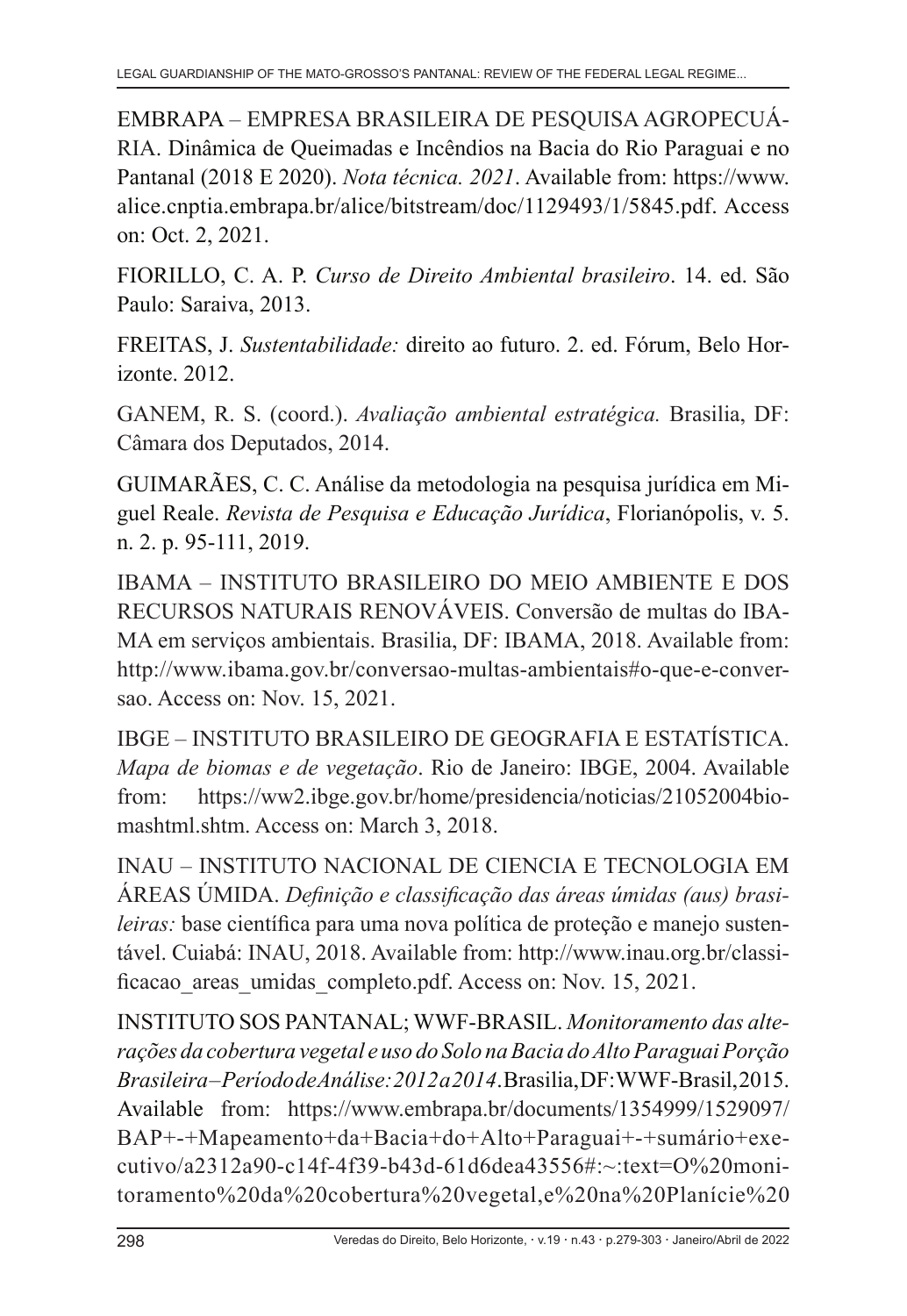(42%25).&text=No%20processo%20de%20conversão%20de,a%20principal%20atividade%20iden-%20tificada.. Access on: 1 April 2022.

IRIGARAY, C. T. H. Áreas úmidas especialmente "des" protegidas no Direito brasileiro: o caso do Pantanal Mato-grossense e os desafios e perspectivas para sua conservação. *Revista de Estudos Sociais*, Cuiabá, v. 17, p. 203-225, 2015.

IRIGARAY, C. T. H. *et al*. O Pantanal Mato-grossense enquanto patrimônio nacional no contexto das mudanças climáticas. *In:* SILVA, S.T.; CUREAU, S.; LEUZINGER, M. (org.). *Mudança do Clima:* desafios jurídicos, econômicos e socioambientais. São Paulo: Fiuza, 2011.

IRIGARAY, C. T. H.; IORIS, A. A. R.; GIRARD, P. Institutional responses to climate change: opportunities and barriers for adaptation in the Pantanal and the Upper Paraguay River Basin*. Climatic Change,* v. 127, p. 139-151, 2014.

IRIGARAY, C. T. J. H.; NUNES, C. C.; JUNK, W. J. (org*.*). *Pantanal à margem da lei:* panorama das ameaças e perspectivas para a conservação. Cuiabá: Mupan, 2020.

IRIGARAY, C. T. H.; SOUZA, S. C. Comentários à lei de gestão do pantanal. *Revista Amazônia legal de estudos sócio-jurídico-ambientais/Universidade Federal de Mato Grosso*, Cuiabá, ano 2, n. 4, Cuiabá: EdUFMT, 2008.

IRIGARAY, C. T. H. *et al.* Contribuição técnico-científica ao aprimoramento do marco regulatório visando a proteção do Pantanal Mato-grossense. *In:* IRIGARAY, C. T.J. H.; BRAUN, A.; IRIGARAY, M. (org.). *Pantanal Legal:* a tutela jurídica das áreas úmidas e do Pantanal Mato-grossense. Cuiabá: EdUFMT, 2017. p. 127-152.

JUNK, W. J. *et al.* Current state of knowledge regarding the world's wetlands and their future under global climate change: a synthesis. *Aquatic Sciences*, v. 75, p. 151-167, 2012

MALTCHIK, L. *et al*. Legislation for wetland conservation in Brazil: are existing terms and definitions sufficient? *Environmental Conservation*, v. 45, n. 3, p. 301-305, 2017.

MATO GROSSO. Lei Complementar n. 38, de 21 de novembro de 1995. Dispõe sobre o Código Estadual do Meio Ambiente e dá outras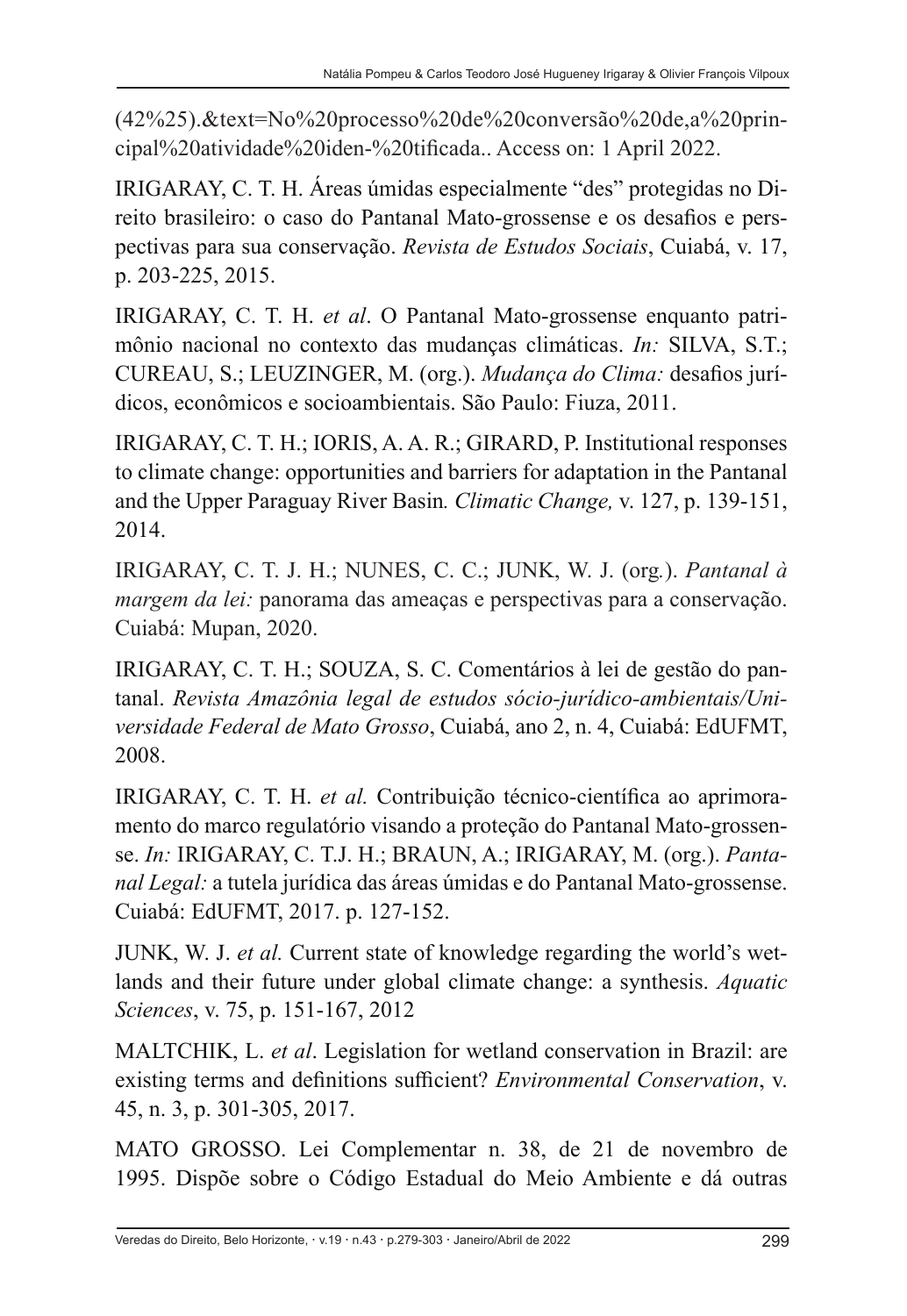providências. 1995*. Diário Oficial do Estado de Mato Grosso*: seção 2, Cuiabá*,* MT, 21 nov. 1995. Available from: http://www.sema.mt.gov.br/ index.php?option=com\_content&view=article&id=3331:lei-complementa r&catid=588:legislacao. Access on: Nov. 15, 2021.

MATO GROSSO. Decreto n. 8.188, de 10 de outubro de 2006. Regulamenta a Gestão Florestal do Estado de Mato Grosso, e dá outras providências. *Diário Oficial do Estado de Mato Grosso*, Cuiabá, MT, p. 9, 10 out. 2006. Available from: http://www.sema.mt.gov.br/index.php?option=com\_docman&task=cat\_view&gid=157&Itemid=173&limitstart=120. Access on: Nov. 15, 2021

MATO GROSSO. Lei n. 8.830, de 21 de janeiro de 2008. Dispõe sobre a Política Estadual de Gestão e Proteção à Bacia do Alto Paraguai no Estado de Mato Grosso e dá outras providências. *Diário Oficial do Estado de Mato Grosso*, Cuiabá, p. 9, 21 jan. 2008. Available from: http://oads.org. br/leis/3022.pdf. Access on: Nov. 15, 2021

MATO GROSSO. Constituição Estadual. Texto promulgado em 5 de outubro de 1989 e atualizado até a Emenda Constitucional n. 61, Mato Grosso, MT, 2011. *Diário Oficial do Estado de Mato Grosso, Cuiabá,* 2011. Available from: http://www2.senado.leg.br/bdsf/bitstream/handle/id/70444/ CE MT EC 61.pdf?sequence=11. Access on: Nov. 15, 2011.

MATO GROSSO. Decreto 1.031, de 2 junho de 2017. Regulamenta a Lei Complementar n. 592, de 26 de maio de 2017, no que tange o Programa de Regularização Ambiental, o Sistema Mato-grossense de Cadastro Ambiental – SIMCAR, a inscrição e análise do Cadastro Ambiental Rural*. Diário Oficial do Estado de Mato Grosso*, Cuiabá, p. 1, 2 jun. 2017. Available from: http://app1.sefaz.mt.gov.br/0325677500623408/ 7C7B6A9347C50F55032569140065EBBF/950801C5453562B-984258137006C104B#:~:text=Regulamenta%20a%20Lei%20Complementar%20n%C2%BA,an%C3%A1lise%20do%20Cadastro%20Ambiental%20Rural.&text=Texto%3A,02%20DE%20JUNHO%20DE%202017. Access on: Nov. 15, 2021.

MATO GROSSO DO SUL. *Constituição Estadual de 1989*. Available from: http://www2.senado.leg.br/bdsf/bitstream/handle/id/70445/CE\_MatoGrossodoSul.pdf/?sequence=1. Access on: Aug. 26, 2019.

MATO GROSSO DO SUL. Lei n. 328, de 25 de fevereiro de 1982. Dispõe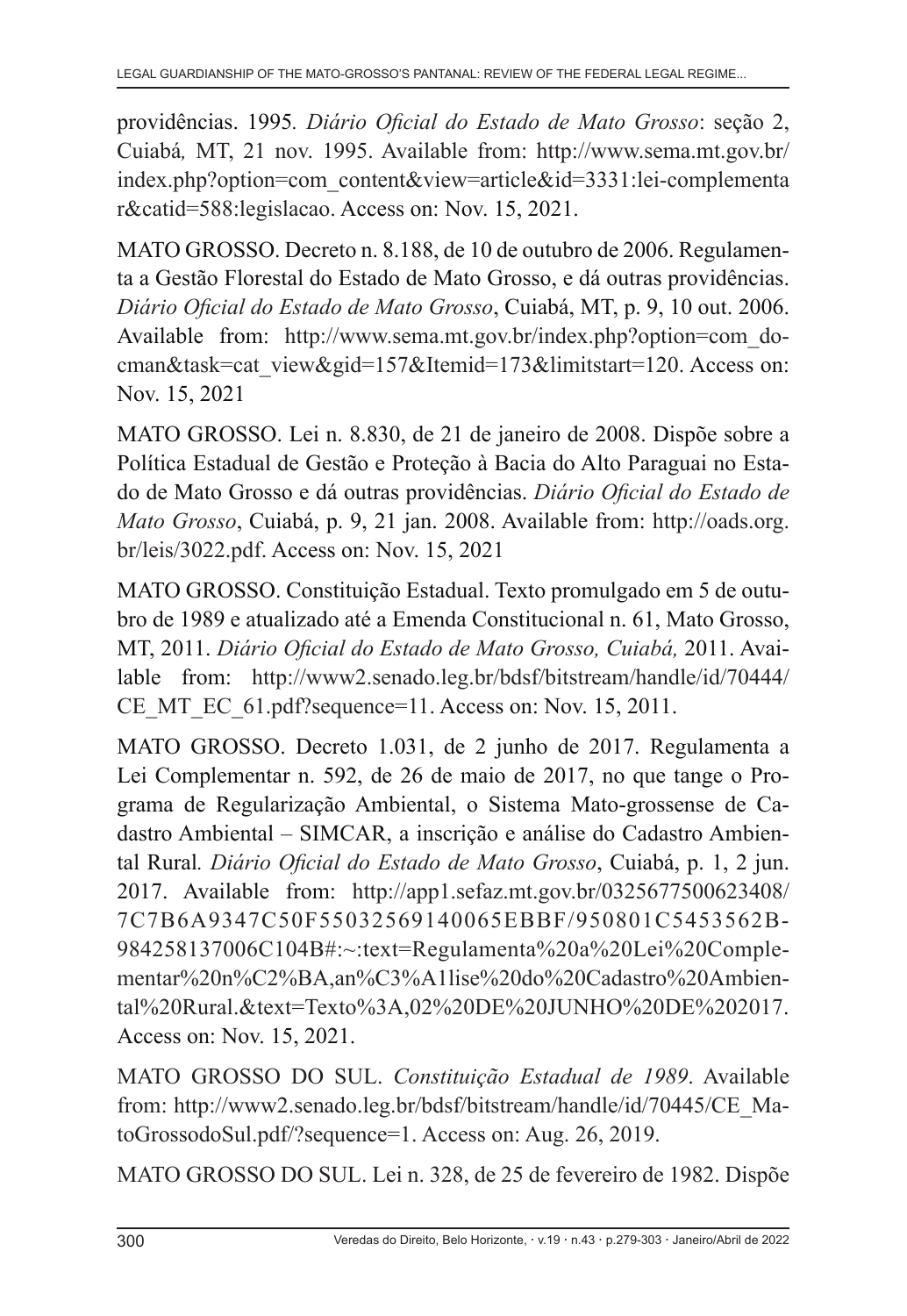sobre a Proteção Ambiental do Pantanal Sul-Mato-Grossense*. Diário Oficial do Estado de Mato Grosso de Sul*, 1982.

MATO GROSSO DO SUL. Lei n. 3.839, de dezembro de 2009. Institui o Programa de Gestão Territorial do Estado de Mato Grosso do Sul (PGT/ MS); aprova a Primeira Aproximação do Zoneamento Ecológico-Econômico do Estado de Mato Grosso do Sul (ZEE/MS), e dá outras providências. *Diário Oficial do Estado de Mato Grosso de Sul*, 1982.

MATO GROSSO DO SUL. Decreto n. 13.977, de 5 de junho de 2014. Dispõe sobre o Cadastro Ambiental Rural de Mato Grosso do Sul; sobre o Programa MS Mais Sustentável e dá outras providências. *Diário Oficial do Estado de Mato Grosso de Sul*, Campo Grande, MS, 2014. Available from: http://www.imasul.ms.gov.br/legislacao-ambiental/decretos/. Access on: Nov. 15, 2021

MATO GROSSO DO SUL. Decreto n. 14.273, de 8 de outubro de 2015. Dispõe sobre a Área de Uso Restrito da planície inundável do Pantanal, no Estado de Mato Grosso do Sul, e dá outras providências. *Diário Oficial Do Estado de Mato Grosso de* Campo Grande, 2015.

MATO GROSSO DO SUL. Resolução SEMADE n. 28, de 22 de março de 2016. Altera e acrescenta dispositivos a Resolução SEMAC n. 11, de 15 julho 2014, que Implanta e disciplina procedimentos relativos ao Cadastro Ambiental Rural e sobre o Programa MS Mais Sustentável a que se refere o Decreto Estadual n. 13.977, de 5 de junho de 2014. *Diário Oficial do Estado de Mato Grosso de Sul*, Campo Grande, 2014.

MATO GROSSO DO SUL. Lei n. 5.235, de 16 de julho de 2018. Dispõe sobre a Política Estadual de Preservação dos Serviços Ambientais, cria o Programa Estadual de Pagamento por Serviços Ambientais (PESA), e estabelece um Sistema de Gestão deste Programa. *Diário Oficial do Estado de Mato Grosso de Sul*, Campo Grande, 2018.

MAZZUOLI, V. O.; LIMA, D. M. D. F. Direito e política internacional do meio ambiente para as áreas úmidas sul-americanas e proteção dos biomas do Pantanal Brasileiro e do Chaco Boliviano: desafios do diálogo das fontes e do controle de convencionalidade. *Revista de Estudos e Pesquisas Avançadas do Terceiro Setor – REPATS*, Brasília, DF, v. 3, n. 2, p. 216-244, 2016.

MMA – MINISTÉRIO DO MEIO AMBIENTE. *Serviço Florestal Brasi-*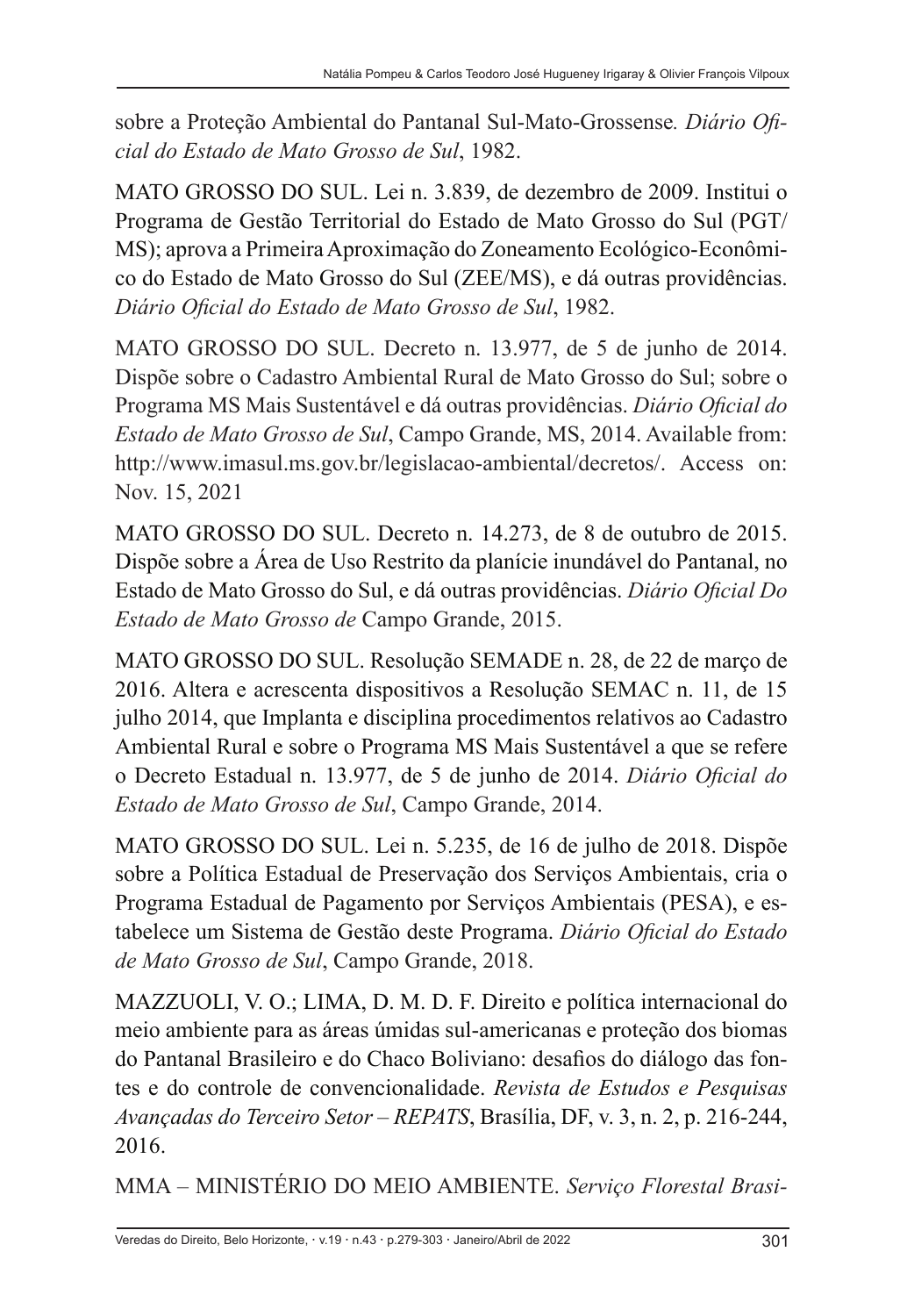*leiro. Números do Cadastro Ambiental Rural*. 2017. Available from: http:// www.florestal.gov.br/index.php?option=com\_content&view=article&id=77&catid=61&Itemid=264. Access on: Aug. 28, 2019.

PERES, P. N. *et al*. Variação da cobertura do solo no pantanal de 2000 a 2015 por sensoriamento remoto com software e dados gratuitos. *Anuário do Instituto de Geociências*, Rio de Janeiro, v. 39, p. 116-123, 2016.

RAMSAR CONVENTION. Available from: www.ramsar.org. Access on: 20 April 2021.

RIO, G. A. P. Espaços protegidos transfronteiriços: patrimônio natural e territórios na bacia do Alto Paraguai. *Sustentabilidade em Debate*, Brasília, DF, v. 2, p. 65-80, 2011.

SANTOS, S. EMBRAPA forma banco de forrageiras no Pantanal. *Portal DBO*, Nov. 10, 2020. Available from: https://www.portaldbo.com.br/ pesquisa-da-embrapa-cataloga-gramineas-de-pastos-nativos-do-pantanal. Access on: Aug. 22,. 2021.

SILVA, J. S. V. *et al*. Evolution of deforestation in the Brazilian Pantanal and surrounds in the timeframe 1976 – 2008. *Geografia*, Rio Claro, v. 36, p. 35-55, 2011.

SILVA, J. S. V.; CARLINI, F. J. Distribuição espacial da vegetação e uso da terra na bacia do Alto Paraguai em Mato Grosso do Sul. *In*: SIMPÓSIO DE GEOTECNOLOGIAS NO PANTANAL, 5., 2014, Campo Grande- -MS. *Anais […]*. Campinas: Embrapa Informática Agropecuária; São José dos Campos: INPE, 2014. p. 800-811. 1 CD-ROM.

SIRVINSKAS, L. P. *Manual de Direito Ambiental*. 11. ed. Saraiva, São Paulo. 2013.

SPECHT, L. *et al*. Avaliação da sustentabilidade da pecuária de corte extensiva tradicional do Pantanal Sul-Mato-Grossense através da metodologia eMergética. *Revista Brasileira de Agroecologia*, Vitória, v. 7, p. 16-25, 2012.

WETLANDS: the key to protecting millions from flooding. *Global Environment Facility*, abr. 2015. News. Available from: https://www.thegef. org/newsroom/news/wetlands-key-protecting-millions-flooding. Access on: 1 Dec. 2019.

WWF-BRASIL. *Pecuária orgânica*. Brasilia, DF: WWF-Brasil, 2018.